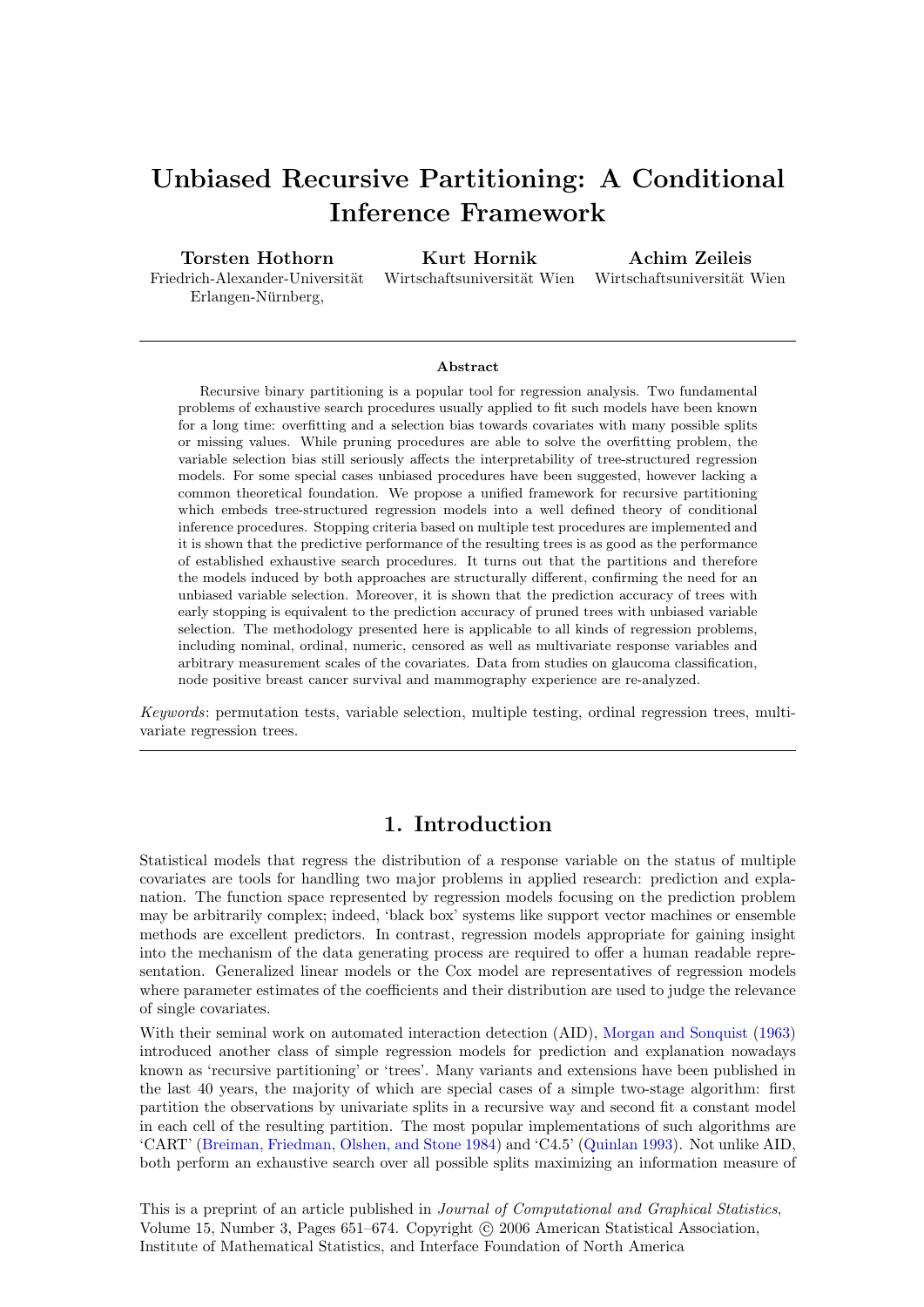node impurity selecting the covariate showing the best split. This approach has two fundamental problems: overfitting and a selection bias towards covariates with many possible splits. With respect to the overfitting problem [Mingers](#page-19-2) [\(1987\)](#page-19-2) notes that the algorithm

[. . . ] has no concept of statistical significance, and so cannot distinguish between a significant and an insignificant improvement in the information measure.

Within the exhaustive search framework, pruning procedures, mostly based on some form of cross-validation, are necessary to restrict the number of cells in the resulting partitions in order to avoid overfitting problems. While pruning is successful in selecting the right-sized tree, the interpretation of the trees is affected by the biased variable selection. This bias is induced by maximizing a splitting criterion over all possible splits simultaneously and was identified as a problem by many researchers (e.g., [Kass](#page-18-1) [1980;](#page-18-1) [Segal](#page-19-3) [1988;](#page-19-3) [Breiman](#page-18-0) et al. [1984,](#page-18-0) p. 42). The nature of the variable selection problem under different circumstances has been studied intensively [\(White](#page-20-0) [and Liu](#page-20-0) [1994;](#page-20-0) [Jensen and Cohen](#page-18-2) [2000;](#page-18-2) [Shih](#page-19-4) [2004\)](#page-19-4) and [Kim and Loh](#page-18-3) [\(2001\)](#page-18-3) argue that exhaustive search methods are biased towards variables with many missing values as well. With this article we enter at the point where [White and Liu](#page-20-0) [\(1994\)](#page-20-0) demand for

[...] a *statistical* approach [to recursive partitioning] which takes into account the distributional properties of the measures.

We present a unified framework embedding recursive binary partitioning with piecewise constant fits into the well-defined theory of permutation tests developed by [Strasser and Weber](#page-20-1) [\(1999\)](#page-20-1). The conditional distribution of statistics measuring the association between responses and covariates is the basis for an unbiased selection among covariates measured at different scales. Moreover, multiple test procedures are applied to determine whether no significant association between any of the covariates and the response can be stated and the recursion needs to stop. We show that such statistically motivated stopping criteria implemented via hypothesis tests lead to regression models whose predictive performance is equivalent to the performance of optimally pruned trees, therefore offering an intuitive and computationally efficient solution to the overfitting problem.

The development of the framework presented here was inspired by various attempts to solve both the overfitting and variable selection problem published in the last 25 years (a far more detailed overview is given by [Murthy](#page-19-5) [1998\)](#page-19-5). The  $\chi^2$  automated interaction detection algorithm ('CHAID', [Kass](#page-18-1) [1980\)](#page-18-1) is the first approach based on statistical significance tests for contingency tables. The basic idea of this algorithm is the separation of the variable selection and splitting procedure. The significance of the association between a nominal response and one of the covariates is investigated by a  $\chi^2$  test and the covariate with highest association is selected for splitting. Consequently, this algorithm has a concept of statistical significance and a criterion to stop the algorithm can easily be implemented based on formal hypothesis tests.

A series of papers aiming at unbiased recursive partitioning for nominal and continuous responses starts with 'FACT' [\(Loh and Vanichsetakul](#page-19-6) [1988\)](#page-19-6), where covariates are selected within an analysis of variance (ANOVA) framework treating a nominal response as the independent variable. Basically, the covariate with largest F-ratio is selected for splitting. Nominal covariates are coerced to ordered variables via the canonical variate of the corresponding matrix of dummy codings. This induces a biased variable selection when nominal covariates are present and therefore 'QUEST' [\(Loh and Shih](#page-19-7) [1997\)](#page-19-7) addresses this problem by selecting covariates on a P-value scale. For continuous variables, P-values are derived from the corresponding ANOVA F-statistics and for nominal covariates a  $\chi^2$  test is applied. This approach reduces the variable selection bias substantially. Further methodological developments within this framework include the incorporation of a linear discriminant analysis model within each node of a tree [\(Kim and Loh](#page-18-4) [2003\)](#page-18-4) and multiway splits ('CRUISE', [Kim and Loh](#page-18-3) [2001\)](#page-18-3). For continuous responses, 'GUIDE' [\(Loh](#page-19-8) [2002\)](#page-19-8) seeks to implement unbiasedness by a different approach. Here, the association between the sign of model residuals and each covariate is measured by a P-value derived from a  $\chi^2$  test. Continuous covariates are categorized to four levels prior to variable selection; however, models are fitted to untransformed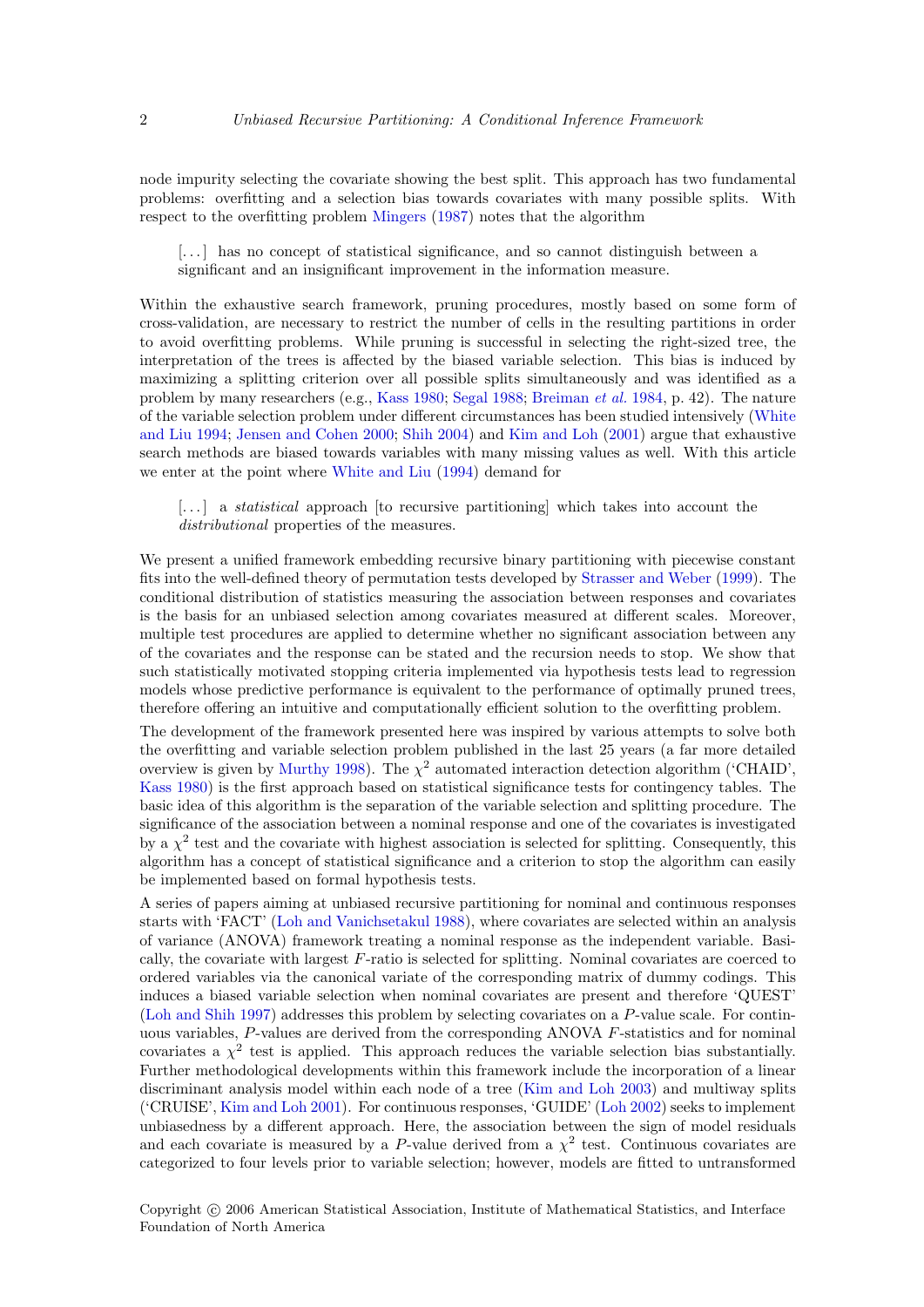covariates in the nodes. These approaches are already very successful in reducing the variable selection bias and typically perform very well in the partitioning tasks they were designed for. Building on these ideas, we introduce a new unifying conceptual framework for unbiased recursive partitioning based on conditional hypothesis testing that, in addition to models for continuous and categorical data, includes procedures applicable to censored, ordinal or multivariate responses.

Previous attempts to implement permutation (or randomization) tests in recursive partitioning algorithms aimed at solving the variable selection and overfitting problem [\(Jensen and Cohen](#page-18-2) [2000\)](#page-18-2), however focusing on special situations only. Resampling procedures have been employed for assessing split statistics for censored responses by [LeBlanc and Crowley](#page-18-5) [\(1993\)](#page-18-5). [Frank and Witten](#page-18-6) [\(1998\)](#page-18-6) utilize the conditional Monte-Carlo approach for the approximation of the distribution of Fisher's exact test for nominal responses and the conditional probability of an observed contingency table is used by [Martin](#page-19-9) [\(1997\)](#page-19-9). The asymptotic distribution of a  $2\times 2$  table obtained by maximizing the  $\chi^2$  statistic over possible splits in a continuous covariate is derived by [Miller and Siegmund](#page-19-10) [\(1982\)](#page-19-10). Maximally selected rank statistics [\(Lausen and Schumacher](#page-18-7) [1992\)](#page-18-7) can be applied to continuous and censored responses as well and are applied to correct the bias of exhaustive search recursive partitioning by [Lausen, Hothorn, Bretz, and Schumacher](#page-18-8) [\(2004\)](#page-18-8). An approximation to the distribution of the Gini criterion is given by [Dobra and Gehrke](#page-18-9) [\(2001\)](#page-18-9). However, lacking solutions for more general situations, these auspicious approaches are hardly ever applied and the majority of tree-structured regression models reported and interpreted in applied research papers is biased. The main reason is that computationally efficient solutions are available for special cases only.

The framework presented in Section [3](#page-3-0) is efficiently applicable to regression problems where both response and covariates can be measured at arbitrary scales, including nominal, ordinal, discrete and continuous as well as censored and multivariate variables. The treatment of special situations is explained in Section [4](#page-6-0) and applications including glaucoma classification, node positive breast cancer survival and a questionnaire on mammography experience illustrate the methodology in Section [5.](#page-7-0) Finally, we show by benchmarking experiments that recursive partitioning based on statistical criteria as introduced in this paper lead to regression models whose predictive performance is as good as the performance of optimally pruned trees.

# 2. Recursive binary partitioning

<span id="page-2-0"></span>We focus on regression models describing the conditional distribution of a response variable  $\mathbf Y$ given the status of  $m$  covariates by means of tree-structured recursive partitioning. The response **Y** from some sample space  $Y$  may be multivariate as well. The m-dimensional covariate vector  $\mathbf{X} = (X_1, \ldots, X_m)$  is taken from a sample space  $\mathcal{X} = \mathcal{X}_1 \times \cdots \times \mathcal{X}_m$ . Both response variable and covariates may be measured at arbitrary scales. We assume that the conditional distribution  $D(Y|X)$  of the response Y given the covariates X depends on a function f of the covariates

$$
D(\mathbf{Y}|\mathbf{X})=D(\mathbf{Y}|X_1,\ldots,X_m)=D(\mathbf{Y}|f(X_1,\ldots,X_m)),
$$

where we restrict ourselves to partition based regression relationships, i.e., r disjoint cells  $B_1, \ldots, B_r$ partitioning the covariate space  $\mathcal{X} = \bigcup_{k=1}^{r} B_k$ . A model of the regression relationship is to be fitted based on a learning sample  $\mathcal{L}_n$ , i.e., a random sample of n independent and identically distributed observations, possibly with some covariates  $X_{ji}$  missing,

$$
\mathcal{L}_n = \{ (\mathbf{Y}_i, X_{1i}, \dots, X_{mi}); i = 1, \dots, n \}.
$$

A generic algorithm for recursive binary partitioning for a given learning sample  $\mathcal{L}_n$  can be formulated using non-negative integer valued case weights  $\mathbf{w} = (w_1, \ldots, w_n)$ . Each node of a tree is represented by a vector of case weights having non-zero elements when the corresponding observations are elements of the node and are zero otherwise. The following generic algorithm implements recursive binary partitioning: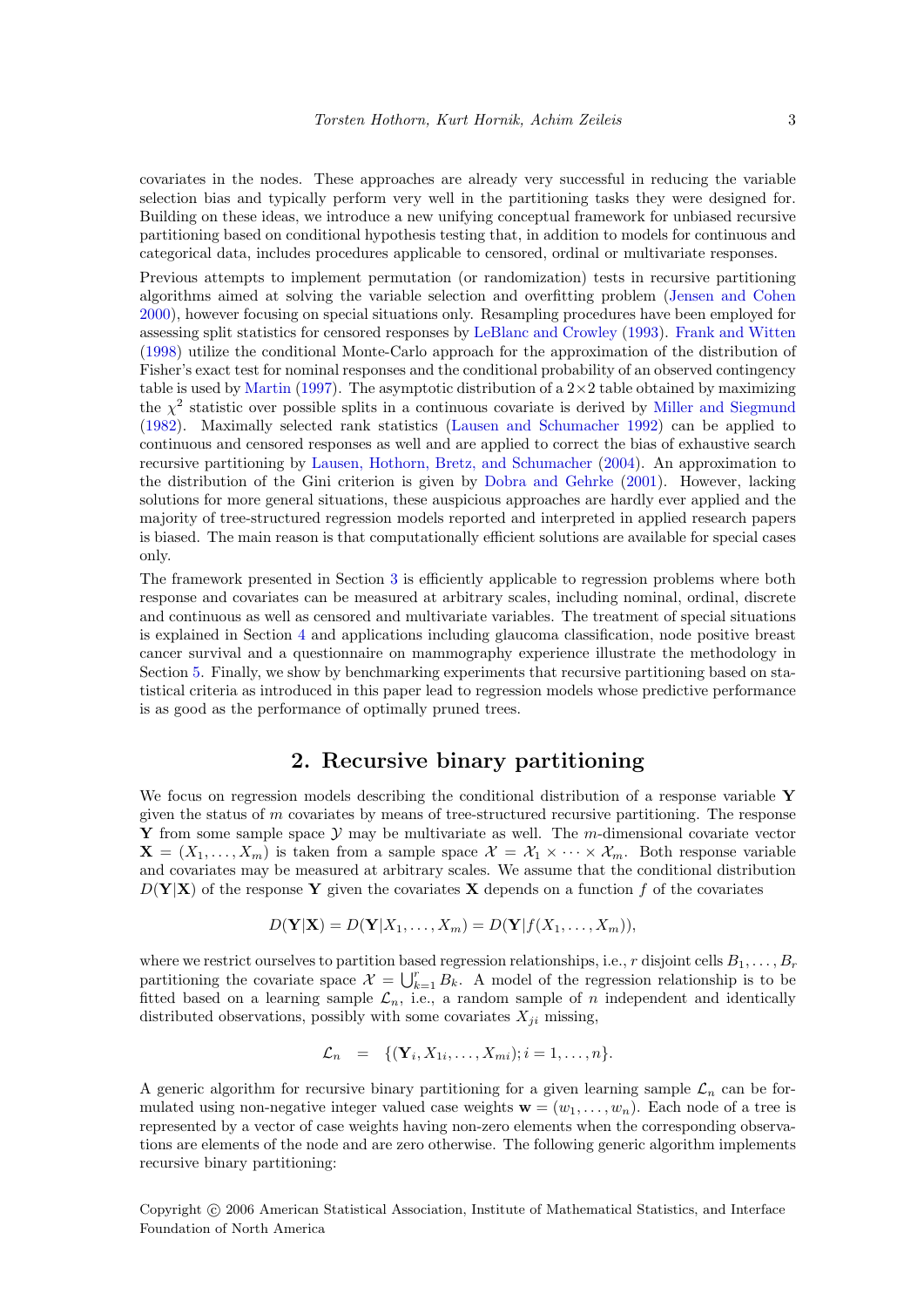- 1. For case weights w test the global null hypothesis of independence between any of the  $m$ covariates and the response. Stop if this hypothesis cannot be rejected. Otherwise select the  $j^*$ th covariate  $X_{j^*}$  with strongest association to Y.
- 2. Choose a set  $A^* \subset \mathcal{X}_{j^*}$  in order to split  $\mathcal{X}_{j^*}$  into two disjoint sets  $A^*$  and  $\mathcal{X}_{j^*} \setminus A^*$ . The case weights  $\mathbf{w}_{\text{left}}$  and  $\mathbf{w}_{\text{right}}$  determine the two subgroups with  $w_{\text{left},i} = w_i I(X_{j^*i} \in A^*)$ and  $w_{\text{right},i} = w_i I(X_{j^*i} \notin A^*)$  for all  $i = 1, \ldots, n$   $(I(\cdot))$  denotes the indicator function).
- 3. Recursively repeat steps 1 and 2 with modified case weights  $\mathbf{w}_{\text{left}}$  and  $\mathbf{w}_{\text{right}}$ , respectively.

As we sketched in the introduction, the separation of variable selection and splitting procedure into steps 1 and 2 of the algorithm is the key for the construction of interpretable tree structures not suffering a systematic tendency towards covariates with many possible splits or many missing values. In addition, a statistically motivated and intuitive stopping criterion can be implemented: We stop when the global null hypothesis of independence between the response and any of the  $m$ covariates cannot be rejected at a pre-specified nominal level  $\alpha$ . The algorithm induces a partition  $\{B_1,\ldots,B_r\}$  of the covariate space X, where each cell  $B \in \{B_1,\ldots,B_r\}$  is associated with a vector of case weights.

# 3. Recursive partitioning by conditional inference

<span id="page-3-0"></span>In the main part of this section we focus on step 1 of the generic algorithm. Unified tests for independence are constructed by means of the conditional distribution of linear statistics in the permutation test framework developed by [Strasser and Weber](#page-20-1) [\(1999\)](#page-20-1). The determination of the best binary split in one selected covariate and the handling of missing values is performed based on standardized linear statistics within the same framework as well.

### Variable selection and stopping criteria

At step 1 of the generic algorithm given in Section [2](#page-2-0) we face an independence problem. We need to decide whether there is any information about the response variable covered by any of the  $m$ covariates. In each node identified by case weights w, the global hypothesis of independence is formulated in terms of the m partial hypotheses  $H_0^j: D(Y|X_j) = D(Y)$  with global null hypothesis  $H_0 = \bigcap_{j=1}^m H_0^j$ . When we are not able to reject  $H_0$  at a pre-specified level  $\alpha$ , we stop the recursion. If the global hypothesis can be rejected, we measure the association between  $\bf{Y}$  and each of the covariates  $X_j$ ,  $j = 1, \ldots, m$ , by test statistics or P-values indicating the deviation from the partial hypotheses  $H_0^j$ .

For notational convenience and without loss of generality we assume that the case weights  $w_i$  are either zero or one. The symmetric group of all permutations of the elements of  $(1, \ldots, n)$  with corresponding case weights  $w_i = 1$  is denoted by  $S(\mathcal{L}_n, \mathbf{w})$ . A more general notation is given in Appendix A. We measure the association between Y and  $X_j$ ,  $j = 1, \ldots, m$ , by linear statistics of the form

<span id="page-3-1"></span>
$$
\mathbf{T}_{j}(\mathcal{L}_{n}, \mathbf{w}) = \text{vec}\left(\sum_{i=1}^{n} w_{i}g_{j}(X_{ji})h(\mathbf{Y}_{i}, (\mathbf{Y}_{1}, \ldots, \mathbf{Y}_{n}))^{\top}\right) \in \mathbb{R}^{p_{j}q}
$$
(1)

where  $g_j: \mathcal{X}_j \to \mathbb{R}^{p_j}$  is a non-random transformation of the covariate  $X_j$ . The *influence function*  $h: \mathcal{Y} \times \mathcal{Y}^n \to \mathbb{R}^q$  depends on the responses  $(\mathbf{Y}_1, \ldots, \mathbf{Y}_n)$  in a permutation symmetric way. Section [4](#page-6-0) explains how to choose  $g_i$  and h in different practical settings. A  $p_i \times q$  matrix is converted into a  $p_j q$  column vector by column-wise combination using the 'vec' operator.

The distribution of  $\mathbf{T}_j(\mathcal{L}_n, \mathbf{w})$  under  $H_0^j$  depends on the joint distribution of Y and  $X_j$ , which is unknown under almost all practical circumstances. At least under the null hypothesis one can dispose of this dependency by fixing the covariates and conditioning on all possible permutations of the responses. This principle leads to test procedures known as permutation tests. The conditional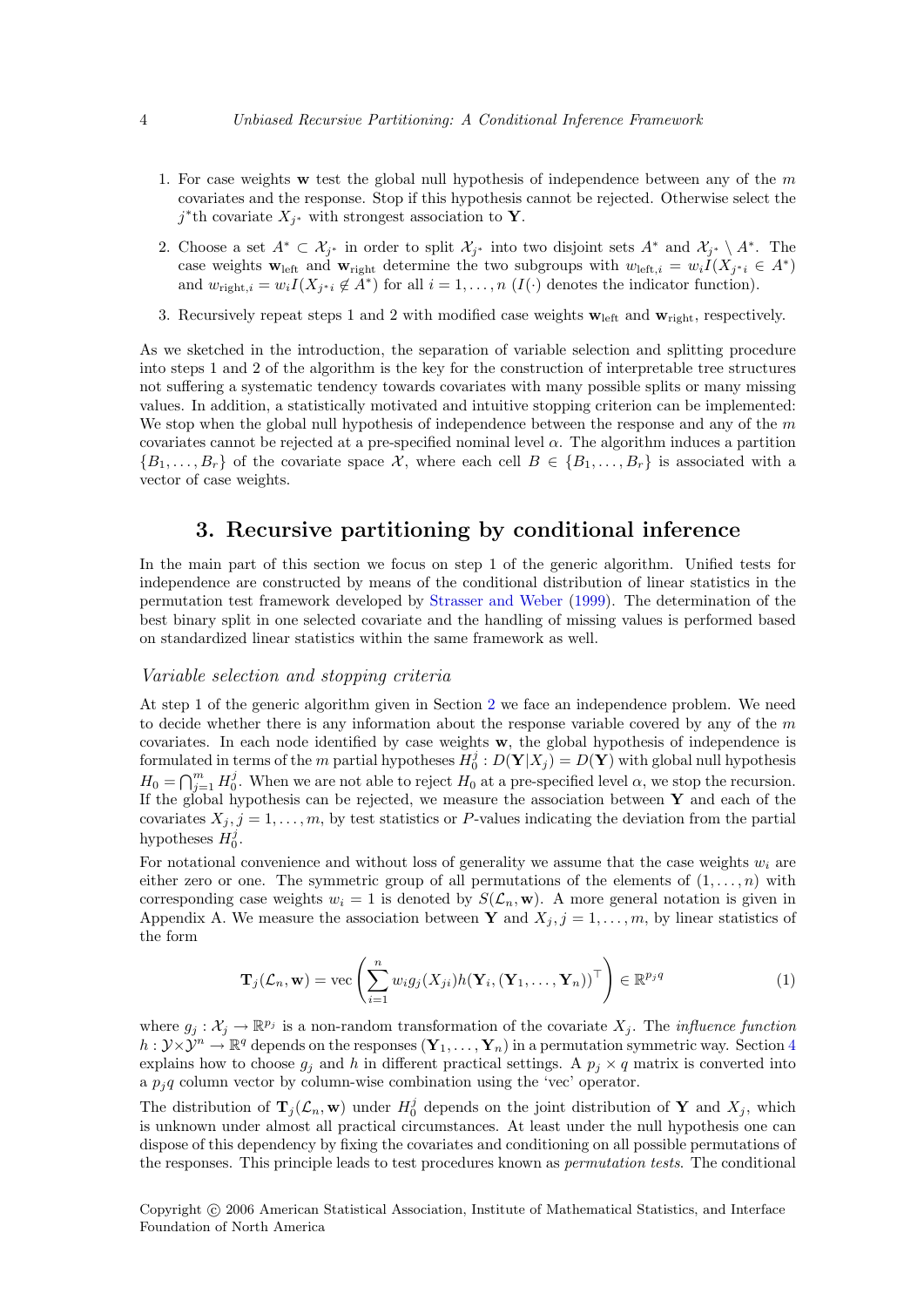expectation  $\mu_j \in \mathbb{R}^{p_j q}$  and covariance  $\Sigma_j \in \mathbb{R}^{p_j q \times p_j q}$  of  $\mathbf{T}_j(\mathcal{L}_n, \mathbf{w})$  under  $H_0$  given all permutations  $\sigma \in S(\mathcal{L}_n, \mathbf{w})$  of the responses are derived by [Strasser and Weber](#page-20-1) [\(1999\)](#page-20-1):

<span id="page-4-0"></span>
$$
\mu_j = \mathbb{E}(\mathbf{T}_j(\mathcal{L}_n, \mathbf{w}) | S(\mathcal{L}_n, \mathbf{w})) = \text{vec}\left(\left(\sum_{i=1}^n w_i g_j(X_{ji})\right) \mathbb{E}(h | S(\mathcal{L}_n, \mathbf{w}))^\top\right),
$$
  
\n
$$
\Sigma_j = \mathbb{V}(\mathbf{T}_j(\mathcal{L}_n, \mathbf{w}) | S(\mathcal{L}_n, \mathbf{w}))
$$
  
\n
$$
= \frac{\mathbf{w}}{\mathbf{w}. - 1} \mathbb{V}(h | S(\mathcal{L}_n, \mathbf{w})) \otimes \left(\sum_i w_i g_j(X_{ji}) \otimes w_i g_j(X_{ji})^\top\right)
$$
  
\n
$$
- \frac{1}{\mathbf{w}. - 1} \mathbb{V}(h | S(\mathcal{L}_n, \mathbf{w})) \otimes \left(\sum_i w_i g_j(X_{ji})\right) \otimes \left(\sum_i w_i g_j(X_{ji})\right)^\top
$$
  
\n(2)

where  $\mathbf{w}_{\cdot} = \sum_{i=1}^{n} w_i$  denotes the sum of the case weights,  $\otimes$  is the Kronecker product and the conditional expectation of the influence function is

$$
\mathbb{E}(h|S(\mathcal{L}_n,\mathbf{w}))=\mathbf{w}^{-1}\sum_i w_i h(\mathbf{Y}_i, (\mathbf{Y}_1,\ldots,\mathbf{Y}_n)) \in \mathbb{R}^q
$$

with corresponding  $q \times q$  covariance matrix

$$
\mathbb{V}(h|S(\mathcal{L}_n,\mathbf{w})) = \mathbf{w}^{-1} \sum_i w_i (h(\mathbf{Y}_i,(\mathbf{Y}_1,\ldots,\mathbf{Y}_n)) - \mathbb{E}(h|S(\mathcal{L}_n,\mathbf{w})))
$$

$$
(h(\mathbf{Y}_i,(\mathbf{Y}_1,\ldots,\mathbf{Y}_n)) - \mathbb{E}(h|S(\mathcal{L}_n,\mathbf{w})))^{\top}.
$$

Having the conditional expectation and covariance at hand we are able to standardize a linear statistic  $\mathbf{T} \in \mathbb{R}^{pq}$  of the form [\(1\)](#page-3-1) for some  $p \in \{p_1, \ldots, p_m\}$ . Univariate test statistics c mapping an observed multivariate linear statistic  $\mathbf{t} \in \mathbb{R}^{pq}$  into the real line can be of arbitrary form. An obvious choice is the maximum of the absolute values of the standardized linear statistic

$$
c_{\max}(\mathbf{t}, \mu, \Sigma) = \max_{k=1,\dots,pq} \left| \frac{(\mathbf{t} - \mu)_k}{\sqrt{(\Sigma)_{kk}}} \right|
$$

utilizing the conditional expectation  $\mu$  and covariance matrix  $\Sigma$ . The application of a quadratic form  $c_{\text{quad}}(\mathbf{t}, \mu, \Sigma) = (\mathbf{t} - \mu)\Sigma^{+}(\mathbf{t} - \mu)^{\top}$  is one alternative, although computationally more expensive because the Moore-Penrose inverse  $\Sigma^+$  of  $\Sigma$  is involved. It is important to note that the test statistics  $c(\mathbf{t}_i, \mu_i, \Sigma_i), j = 1, \ldots, m$ , cannot be directly compared in an unbiased way unless all of the covariates are measured at the same scale, i.e.,  $p_1 = p_j$ ,  $j = 2, \ldots, m$ . In order to allow for an unbiased variable selection we need to switch to the P-value scale because P-values for the conditional distribution of test statistics  $c(\mathbf{T}_i(\mathcal{L}_n, \mathbf{w}), \mu_i, \Sigma_i)$  can be directly compared among covariates measured at different scales. In step 1 of the generic algorithm we select the covariate with minimum P-value, i.e., the covariate  $X_{j^*}$  with  $j^* = \operatorname{argmin}_{j=1,\dots,m} P_j$ , where

$$
P_j = \mathbb{P}_{H_0^j}(c(\mathbf{T}_j(\mathcal{L}_n, \mathbf{w}), \mu_j, \Sigma_j) \ge c(\mathbf{t}_j, \mu_j, \Sigma_j) | S(\mathcal{L}_n, \mathbf{w}))
$$

denotes the P-value of the conditional test for  $H_0^j$ .

So far, we have only addressed testing each partial hypothesis  $H_0^j$ , which is sufficient for an unbiased variable selection. A global test for  $H_0$  required in step 1 can be constructed via an aggregation of the transformations  $g_j$ ,  $j = 1, \ldots, m$ , i.e., using a linear statistic of the form

$$
\mathbf{T}(\mathcal{L}_n, \mathbf{w}) = \text{vec}\left(\sum_{i=1}^n w_i \left(g_1(X_{1i})^\top, \ldots, g_m(X_{mi})^\top\right)^\top h(\mathbf{Y}_i, (\mathbf{Y}_1, \ldots, \mathbf{Y}_n))^\top\right).
$$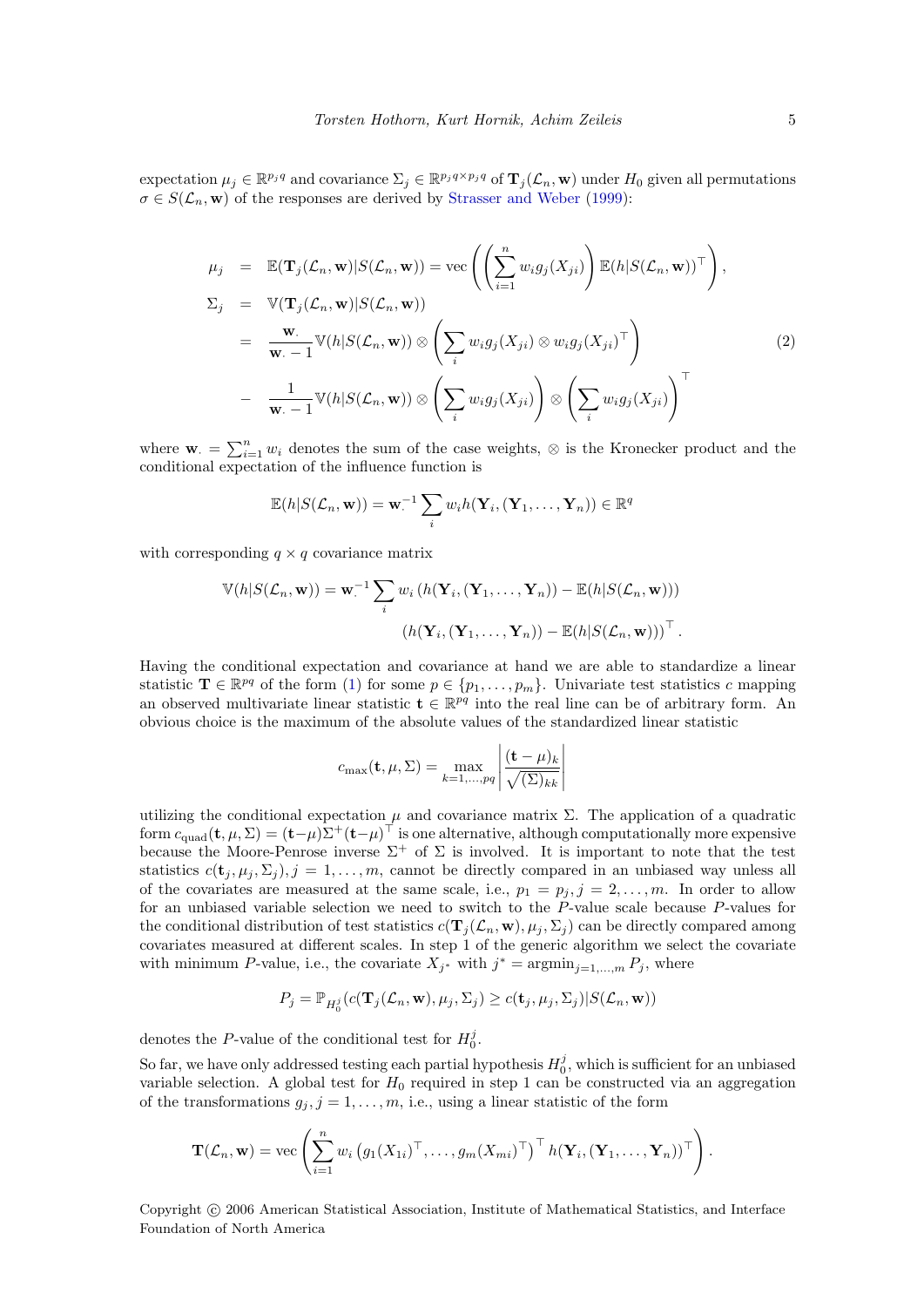However, this approach is less attractive for learning samples with missing values. Universally applicable approaches are multiple test procedures based on  $P_1, \ldots, P_m$ . Simple Bonferroni-adjusted P-values or a min-P-value resampling approach are just examples and we refer to the multiple testing literature (e.g., [Westfall and Young](#page-20-2) [1993\)](#page-20-2) for more advanced methods. We reject  $H_0$  when the minimum of the adjusted P-values is less than a pre-specified nominal level  $\alpha$  and otherwise stop the algorithm. In this sense,  $\alpha$  may be seen as a unique parameter determining the size of the resulting trees.

The conditional distribution and thus the P-value of the statistic  $c(\mathbf{t}, \mu, \Sigma)$  can be computed in several different ways (see [Hothorn, Hornik, van de Wiel, and Zeileis](#page-18-10) [2006,](#page-18-10) for an overview). For some special forms of the linear statistic, the exact distribution of the test statistic is tractable; conditional Monte-Carlo procedures can always be used to approximate the exact distribution. [Strasser and Weber](#page-20-1) [\(1999\)](#page-20-1) proved (Theorem 2.3) that the conditional distribution of linear statistics T with conditional expectation  $\mu$  and covariance  $\Sigma$  tends to a multivariate normal distribution with parameters  $\mu$  and  $\Sigma$  as  $n, \mathbf{w} \to \infty$ . Thus, the asymptotic conditional distribution of test statistics of the form  $c_{\text{max}}$  is normal and can be computed directly in the univariate case  $(p_j q = 1)$ or approximated by means of quasi-randomized Monte-Carlo procedures in the multivariate setting [\(Genz](#page-18-11) [1992\)](#page-18-11). Quadratic forms  $c_{quad}$  follow a asymptotic  $\chi^2$  distribution with degrees of freedom given by the rank of  $\Sigma$  (Theorem 6.20, [Rasch](#page-19-11) [1995\)](#page-19-11), and therefore asymptotic P-values can be computed efficiently.

#### Splitting criteria

Once we have selected a covariate in step 1 of the algorithm, the split itself can be established by any splitting criterion, including those established by [Breiman](#page-18-0) *et al.* [\(1984\)](#page-18-0) or [Shih](#page-19-12) [\(1999\)](#page-19-12). Instead of simple binary splits, multiway splits can be implemented as well, for example utilizing the work of [O'Brien](#page-19-13) [\(2004\)](#page-19-13). However, most splitting criteria are not applicable to response variables measured at arbitrary scales and we therefore utilize the permutation test framework described above to find the optimal binary split in one selected covariate  $X_{j^*}$  in step 2 of the generic algorithm. The goodness of a split is evaluated by two-sample linear statistics which are special cases of the linear statistic [\(1\)](#page-3-1). For all possible subsets A of the sample space  $\mathcal{X}_{j^*}$  the linear statistic

$$
\mathbf{T}_{j^*}^A(\mathcal{L}_n, \mathbf{w}) = \text{vec}\left(\sum_{i=1}^n w_i I(X_{j^*i} \in A) h(\mathbf{Y}_i, (\mathbf{Y}_1, \dots, \mathbf{Y}_n))^{\top}\right) \in \mathbb{R}^q
$$

induces a two-sample statistic measuring the discrepancy between the samples  $\{Y_i | w_i > 0 \text{ and } X_{ji} \in$  $A; i = 1, \ldots, n$  and  $\{Y_i | w_i > 0 \text{ and } X_{ji} \notin A; i = 1, \ldots, n\}$ . The conditional expectation  $\mu_{j^*}^A$  and covariance  $\Sigma_{j^*}^A$  can be computed by [\(2\)](#page-4-0). The split  $A^*$  with a test statistic maximized over all possible subsets A is established:

<span id="page-5-0"></span>
$$
A^* = \underset{A}{\text{argmax}} c(\mathbf{t}_{j^*}^A, \mu_{j^*}^A, \Sigma_{j^*}^A). \tag{3}
$$

Note that we do not need to compute the distribution of  $c(t_{j^*}^A, \mu_{j^*}^A, \Sigma_{j^*}^A)$  in step 2. In order to prevent pathological splits one can restrict the number of possible subsets that are evaluated, for example by introducing restrictions on the sample size or the sum of the case weights in each of the two groups of observations induced by a possible split.

#### Missing values and surrogate splits

If an observation  $X_{ji}$  in covariate  $X_j$  is missing, we set the corresponding case weight  $w_i$  to zero for the computation of  $\mathbf{T}_j(\mathcal{L}_n, \mathbf{w})$  and, if we would like to split in  $X_j$ , in  $\mathbf{T}_j^A(\mathcal{L}_n, \mathbf{w})$  as well. Once a split  $A^*$  in  $X_j$  has been implemented, surrogate splits can be established by searching for a split leading to roughly the same division of the observations as the original split. One simply replaces the original response variable by a binary variable  $I(X_{ji} \in A^*)$  coding the split and proceeds as described in the previous part.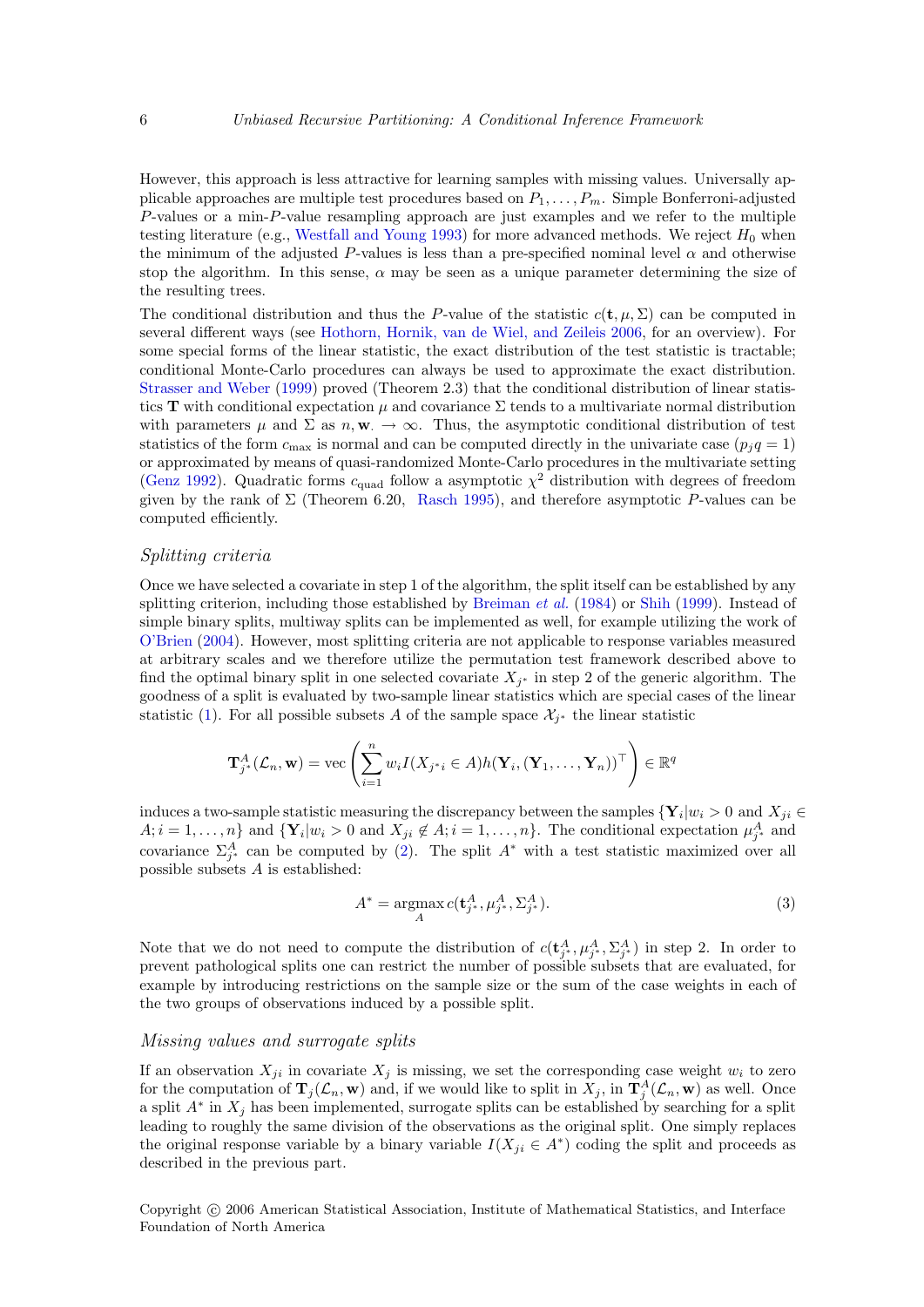### Choice of  $\alpha$

The parameter  $\alpha$  can be interpreted in two different ways: as pre-specified nominal level of the underlying association tests or as a simple hyper parameter determining the tree size. In the first sense,  $\alpha$  controls the probability of falsely rejecting  $H_0$  in each node. The typical conventions for balancing the type I and type II errors apply in this situation.

Although the test procedures used for constructing the tree are general independence tests, they will only have high power for very specific directions of deviation from independence (depending on the choice of g and h) and lower power for any other direction of departure. Hence, a strategy to assure that any type of dependence is detected could be to increase the significance level  $\alpha$ . To avoid that the tree grown with a very large  $\alpha$  overfits the data, a final step could be added for pruning the tree in a variety of ways, for example by eliminating all terminal nodes until the terminal splits are significant at level  $\alpha'$ , with  $\alpha'$  being much smaller than the initial  $\alpha$ . Note, that by doing so the interpretation of  $\alpha$  as nominal significance level of conditional test procedures is lost. Moreover,  $\alpha$  can be seen as a hyper parameter that is subject to optimization with respect to some risk estimate, e.g., computed via cross-validation or additional test samples.

For explanatory modelling, the view of  $\alpha$  as a significance level seems more intuitive and easier to explain to subject matter scientists, whereas for predictive modelling the view of  $\alpha$  as a hyper parameter is also feasible. Throughout the paper we adopt the first approach and also evaluate it in a predictive setting in Section [6.](#page-9-0)

### Computational complexity

The computational complexity of the variable selection step is of order n (for fixed  $p_j$ ,  $j = 1, \ldots, m$ and q) since computing each  $\mathbf{T}_i$  with corresponding  $\mu_i$  and  $\Sigma_i$  can be performed in linear time. The computations of the test statistics c is independent of the number of observations. Searching the optimal splits in continuous variables involves ranking these and hence is of order  $n \log n$ . However, for nominal covariates measured at K levels, the evaluation of all  $2^{K-1} - 1$  possible splits is not necessary for the variable selection.

### 4. Examples

### <span id="page-6-0"></span>Univariate continuous or discrete regression

For a univariate numeric response  $Y \in \mathbb{R}$ , the most natural influence function is the identity  $h(Y_i, (Y_1, \ldots, Y_n)) = Y_i$ . In cases where some observations with extremely large or small values have been observed, a ranking of the observations may be appropriate:  $h(Y_i, (Y_1, \ldots, Y_n)) =$ have been observed, a ranking of the observations may be appropriate:  $h(Y_i, (Y_1, ..., Y_n)) = \sum_{k=1}^n w_k I(Y_k \leq Y_i)$  for  $i = 1, ..., n$ . Numeric covariates can be handled by the identity transformation  $g_{ii}(x) = x$  (ranks or non-linear transformations are possible, too). Nominal covariates at levels 1, ..., K are represented by  $g_{ii}(k) = e_K(k)$ , the unit vector of length K with kth element being equal to one. Due to this flexibility, special test procedures like the Spearman test, the Wilcoxon-Mann-Whitney test or the Kruskal-Wallis test and permutation tests based on ANOVA statistics or correlation coefficients are covered by this framework. Splits obtained from [\(3\)](#page-5-0) maximize the absolute value of the standardized difference between two means of the values of the influence functions. For prediction, one is usually interested in an estimate of the expectation of the response  $\mathbb{E}(\mathbf{Y}|\mathbf{X}=\mathbf{x})$  in each cell; an estimate can be obtained by

$$
\hat{\mathbb{E}}(\mathbf{Y}|\mathbf{X}=\mathbf{x}) = \left(\sum_{i=1}^n w_i(\mathbf{x})\right)^{-1} \sum_{i=1}^n w_i(\mathbf{x}) \mathbf{Y}_i,
$$

where  $w_i(\mathbf{x}) = w_i$  when **x** is element of the same terminal node as the *i*th observation and zero otherwise.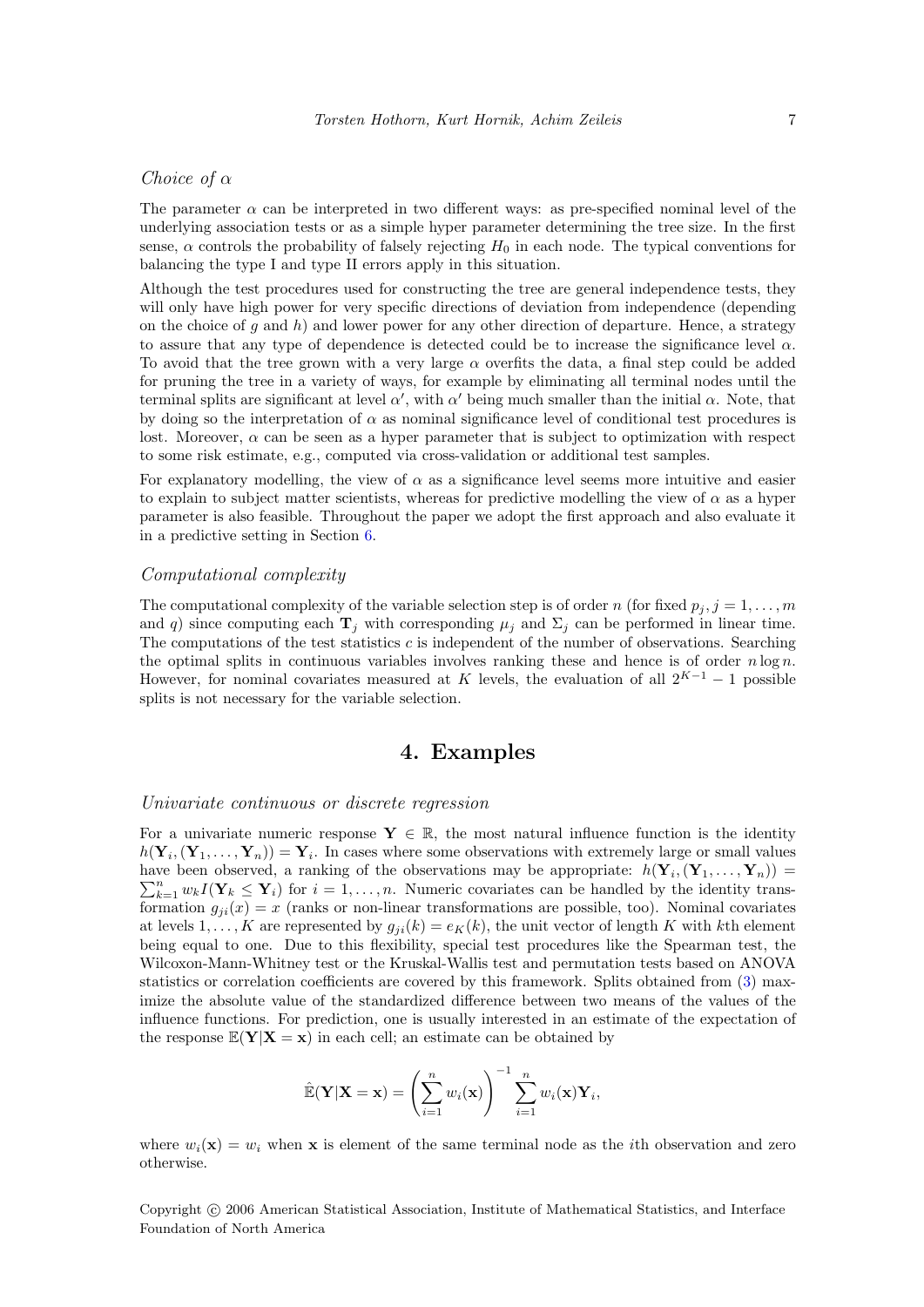### Censored regression

The influence function h may be chosen as logrank or Savage scores taking censoring into account and one can proceed as for univariate continuous regression. This is essentially the approach first published by [Segal](#page-19-3) [\(1988\)](#page-19-3). An alternative is the weighting scheme suggested by [Molinaro, Dudoit,](#page-19-14) [and van der Laan](#page-19-14) [\(2004\)](#page-19-14). A weighted Kaplan-Meier curve for the case weights  $w(x)$  can serve as prediction.

#### J-Class classification

The nominal response variable at levels  $1,\ldots,J$  is handled by influence functions  $h(Y_i,(Y_1,\ldots,Y_n))=$  $e_j(\mathbf{Y}_i)$ . Note that for a nominal covariate  $X_i$  at levels  $1, \ldots, K$  with  $g_{ii}(k) = e_K(k)$  the corresponding linear statistic  $\mathbf{T}_i$  is a vectorized contingency table of  $X_i$  and Y. The conditional class probabilities can be estimated via

$$
\hat{\mathbb{P}}(\mathbf{Y}=y|\mathbf{X}=\mathbf{x})=\left(\sum_{i=1}^n w_i(\mathbf{x})\right)^{-1}\sum_{i=1}^n w_i(\mathbf{x})I(\mathbf{Y}_i=y), \quad y=1,\ldots,J.
$$

### Ordinal regression

Ordinal response variables measured at J levels, and ordinal covariates measured at K levels, are associated with score vectors  $\xi \in \mathbb{R}^J$  and  $\gamma \in \mathbb{R}^K$ , respectively. Those scores reflect the 'distances' between the levels: If the variable is derived from an underlying continuous variable, the scores can be chosen as the midpoints of the intervals defining the levels. The linear statistic is now a linear combination of the linear statistic  $\mathbf{T}_i$  of the form

$$
\mathbf{MT}_j(\mathcal{L}_n, \mathbf{w}) = \text{vec}\left(\sum_{i=1}^n w_i \gamma^\top g_j(X_{ji}) \left(\xi^\top h(\mathbf{Y}_i, (\mathbf{Y}_1, \dots, \mathbf{Y}_n)) \right)^\top\right)
$$

with  $g_j(x) = e_K(x)$  and  $h(\mathbf{Y}_i, (\mathbf{Y}_1, \dots, \mathbf{Y}_n)) = e_J(\mathbf{Y}_i)$ . If both response and covariate are ordinal, the matrix of coefficients is given by the Kronecker product of both score vectors  $\mathbf{M} = \xi \otimes \gamma \in \mathbb{R}$  $\mathbb{R}^{1,KJ}$ . In case the response is ordinal only, the matrix of coefficients **M** is a block matrix

$$
\mathbf{M} = \left( \begin{array}{ccc} \xi_1 & 0 \\ \vdots & \ddots \\ 0 & \xi_1 \end{array} \middle| \begin{array}{ccc} \vdots & \vdots & \vdots \\ \vdots & \ddots & \vdots \\ 0 & \xi_q \end{array} \right) \text{ or } \mathbf{M} = \text{diag}(\gamma)
$$

when one covariate is ordered but the response is not. For both Y and  $X_i$  being ordinal, the corresponding test is known as linear-by-linear association test [\(Agresti](#page-17-0) [2002\)](#page-17-0).

#### Multivariate regression

For multivariate responses, the influence function is a combination of influence functions appropriate for any of the univariate response variables discussed in the previous paragraphs, e.g., indicators for multiple binary responses [\(Zhang](#page-20-3) [1998;](#page-20-3) [Noh, Song, and Park](#page-19-15) [2004\)](#page-19-15), logrank or Savage scores for multiple failure times and the original observations or a rank transformation for multivariate regression [\(De'ath](#page-18-12) [2002\)](#page-18-12).

# 5. Illustrations and applications

<span id="page-7-0"></span>In this section, we present regression problems which illustrate the potential fields of application of the methodology. Conditional inference trees based on  $c_{quad}$ -type test statistics using the identity influence function for numeric responses and asymptotic  $\chi^2$  distribution are applied. For the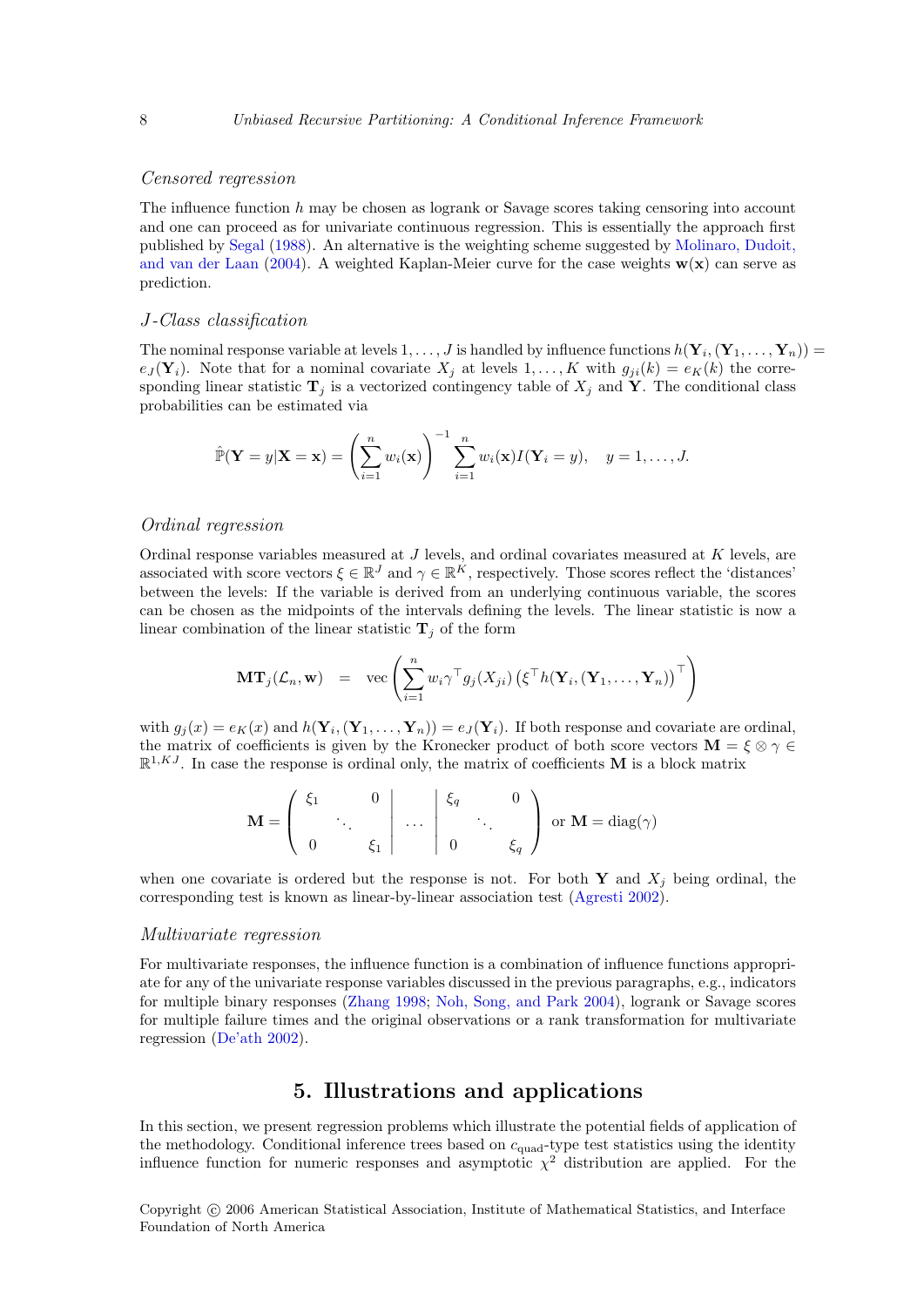

<span id="page-8-0"></span>Figure 1: Conditional inference tree for the glaucoma data. For each inner node, the Bonferroniadjusted P-values are given, the fraction of glaucomateous eyes is displayed for each terminal node.

stopping criterion a simple Bonferroni correction is used and we follow the usual convention by choosing the nominal level of the conditional independence tests as  $\alpha = 0.05$ . Conditional inference trees are implemented in the party add-on package to the R system for statistical computing (version 2.0.1, R [Development Core Team](#page-19-16) [2004\)](#page-19-16), both being freely available from CRAN ([http:](http://CRAN.R-project.org/) [//CRAN.R-project.org/](http://CRAN.R-project.org/)). Our analyses can be reproduced using the code given in Appendix B.

### Glaucoma and laser scanning images

Laser scanning images taken from the eye background are expected to serve as the basis of an automated system for glaucoma diagnosis. Although prediction is more important in this appli-cation (Mardin, Hothorn, Peters, Jünemann, Nguyen, and Lausen [2003\)](#page-19-17), a simple visualization of the regression relationship is useful for comparing the structures inherent in the learning sample with subject matter knowledge. For 98 patients and 98 controls, matched by age and gender, 62 covariates describing the eye morphology are available. The data is part of the ipred package [\(Peters, Hothorn, and Lausen](#page-19-18) [2002\)](#page-19-18). The first split in Figure [1](#page-8-0) separates eyes with a volume above reference less than 0.059 mm<sup>3</sup> in the inferior part of the optic nerve head (vari). Observations with larger volume are mostly controls, a finding which corresponds to subject matter knowledge: The volume above reference measures the thickness of the nerve layer, expected to decrease with a glaucomateous damage of the optic nerve. Further separation is achieved by the volume above surface global (vasg) and the volume above reference in the temporal part of the optic nerve head (vart).

### Node positive breast cancer

Recursive partitioning for censored responses has attracted a lot of interest (e.g., [Segal](#page-19-3) [1988;](#page-19-3) [LeBlanc and Crowley](#page-18-13) [1992\)](#page-18-13). Survival trees using P-value adjusted logrank statistics are used by Schumacher, Holländer, Schwarzer, and Sauerbrei [\(2001\)](#page-19-19) for the evaluation of prognostic factors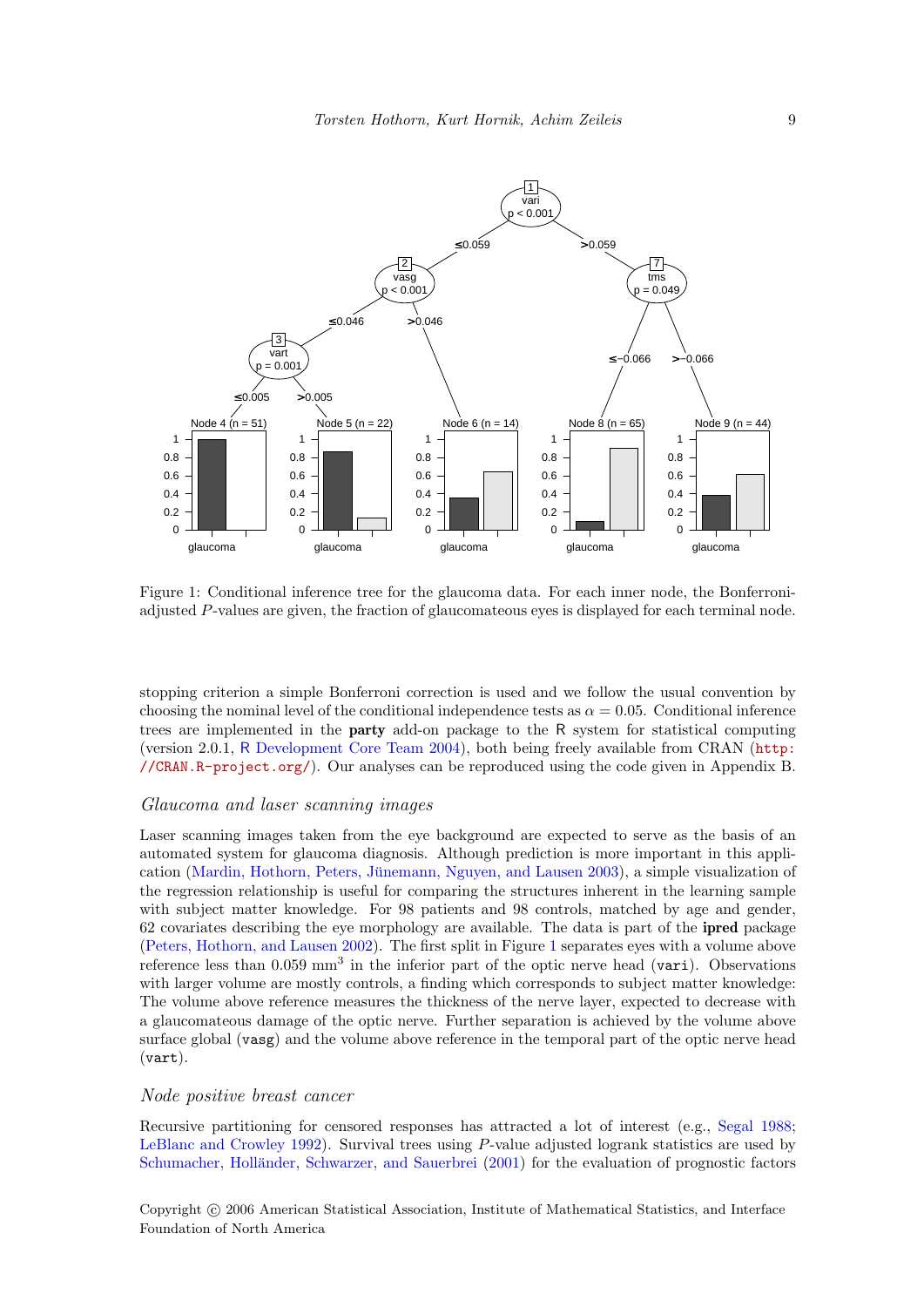

<span id="page-9-1"></span>Figure 2: Tree-structured survival model for the GBSG2 data with Kaplan-Meier estimates of the survival time (in years) in the terminal nodes.

for the German Breast Cancer Study Group (GBSG2) data, a prospective controlled clinical trial on the treatment of node positive breast cancer patients. Here, we use logrank scores as well. Complete data of seven prognostic factors of 686 women are used for prognostic modeling, the dataset is available within the ipred package. The number of positive lymph nodes (pnodes) and the progesterone receptor (progrec) have been identified as prognostic factors in the survival tree analysis by [Schumacher](#page-19-19) et al. [\(2001\)](#page-19-19). Here, the binary variable coding whether a hormonal therapy was applied or not (horTh) additionally is part of the model depicted in Figure [2.](#page-9-1)

### Mammography experience

Ordinal response variables are common in investigations where the response is a subjective human interpretation. We use an example given by [Hosmer and Lemeshow](#page-18-14) [\(2000\)](#page-18-14), p. 264, studying the relationship between the mammography experience (never, within a year, over one year) and opinions about mammography expressed in questionnaires answered by  $n = 412$  women. The resulting partition based on scores  $\xi = (1, 2, 3)$  is given in Figure [3.](#page-10-0) Most women who (strongly) agree with the question 'You do not need a mammogram unless you develop symptoms' have not experienced a mammography. The variable benefit is a score with low values indicating a strong agreement with the benefits of the examination. For those women in (strong) disagreement with the first question above, low values of benefit identify persons being more likely to have experienced such an examination at all.

# 6. Empirical comparisons

<span id="page-9-0"></span>In this section, we investigate both the estimation and prediction accuracy of the conditional inference trees suggested in this paper. Three assertions are to be tested by means of benchmark experiments: 1) conditional inference trees are unbiased, 2) conditional inference trees do not suffer from overfitting and 3) the prediction accuracy of conditional inference trees is equivalent to the prediction accuracy of optimally pruned trees.

The rpart, QUEST and GUIDE software implementations serve as competitors for the comparisons. The rpart package [\(Therneau and Atkinson](#page-20-4) [1997\)](#page-20-4) essentially implements the algorithms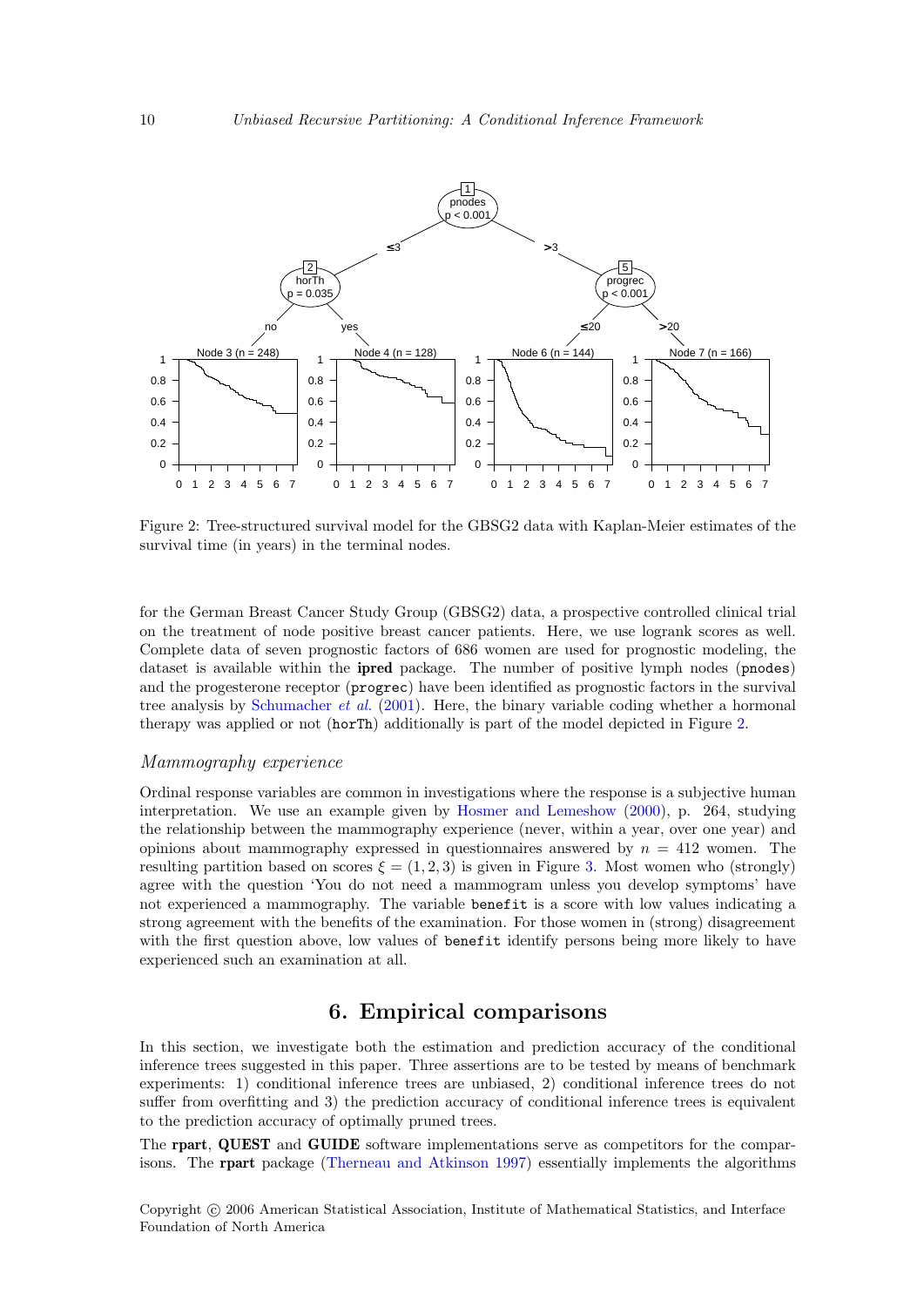

<span id="page-10-0"></span>Figure 3: Ordinal regression for the mammography experience data with the fractions of (never, within a year, over one year) given in the nodes.

described in the CART book by [Breiman](#page-18-0) *et al.* [\(1984\)](#page-18-0) and is the de-facto standard in open-source recursive partitioning software. It implements cost-complexity pruning based on cross-validation after an initial large tree was grown by exhaustive search. QUEST (quick, unbiased and efficient statistical tree for nominal responses, [Loh and Shih](#page-19-7) [1997\)](#page-19-7), version 1.9.1, and GUIDE (generalized, unbiased, interaction detection and estimation for numeric responses, [Loh](#page-19-8) [2002\)](#page-19-8), version 2.1, aim at unbiased variable selection and determine the tree size by pruning as well. For the comparisons between conditional inference trees and GUIDE, the latter is limited to fitting constant models within each terminal node such that all algorithms fit a model from the same model class. We use binaries of both implementations available from <http://www.stat.wisc.edu/~loh/>.

The conditional inference trees are constructed with  $c_{quad}$ -type test statistics and  $\alpha = 0.05$  with simple Bonferroni correction. Each split needs to send at least 1% of the observations into each of the two daughter nodes. The sample size in each node is restricted to 20 observations for all four algorithms under test, otherwise, the default settings of rpart, QUEST and GUIDE were not changed.

### Estimation accuracy

The assertions 1) and 2) are tested by means of a simple simulation experiment, following the approach of [Kim and Loh](#page-18-3) [\(2001\)](#page-18-3) who demonstrate the unbiasedness of CRUISE empirically. An algorithm for recursive partitioning is called unbiased when, under the conditions of the null hypothesis of independence between a response Y and covariates  $X_1, \ldots, X_m$ , the probability of selecting covariate  $X_j$  is  $1/m$  for all  $j = 1, ..., m$  regardless of the measurement scales or number of missing values.

Five uniformly distributed random variables  $X_1, \ldots, X_5 \sim \mathcal{U}[0, 1]$  serve as numeric covariates. In covariate  $X_4$ , 25% of the values are drawn missing at random, and the values of covariate  $X_5$  are rounded to one digit, i.e., we induce 11 unique realizations. An additional nominal covariate  $X_6$  is measured at two levels, with 50% of the observations being equal to zero. In this simple regression problem, the response variable Y is normal with means zero and  $\mu$  in the two groups defined by covariate  $X_6$ .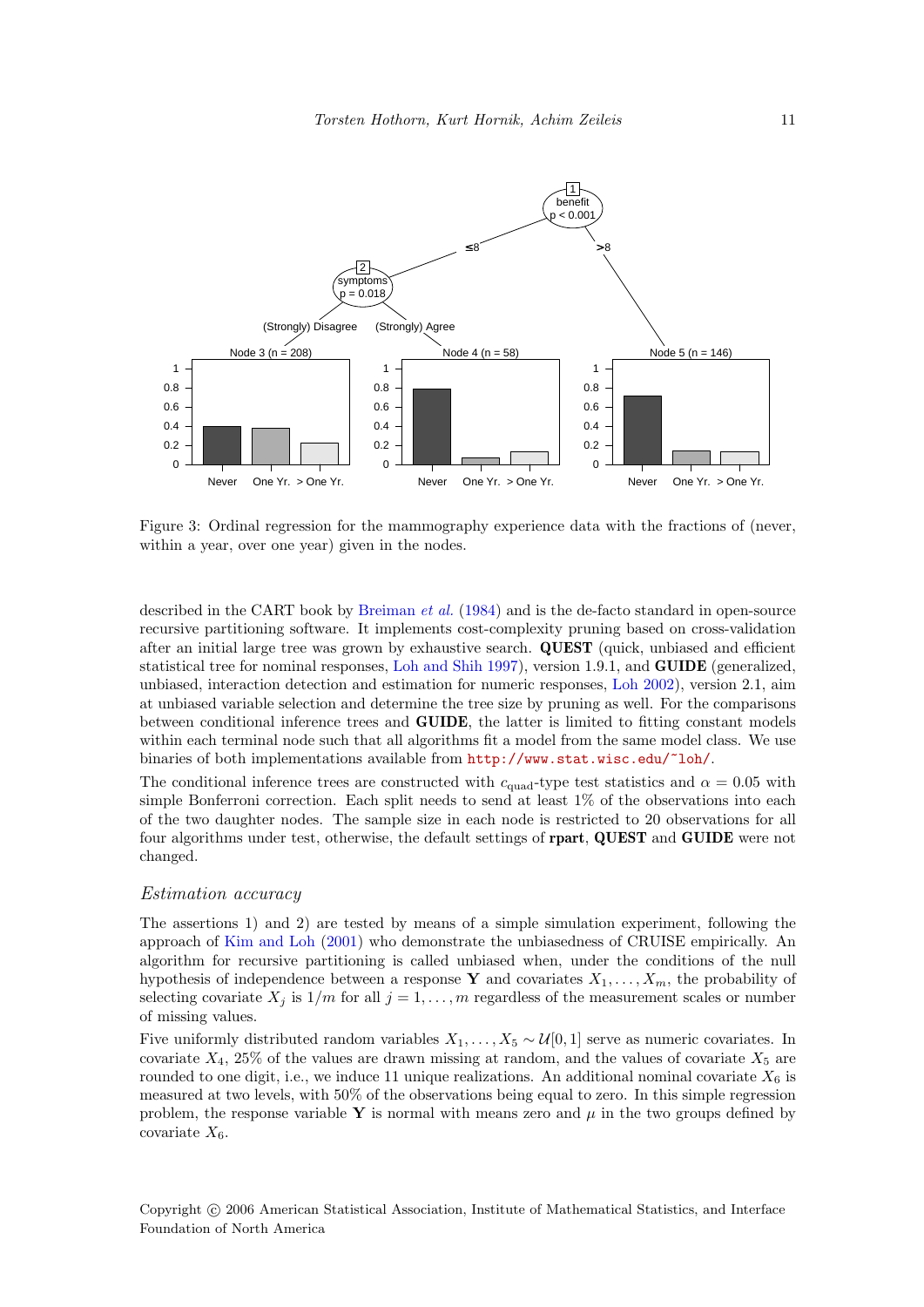|                             |          | rpart                    | Conditional Inference Trees |                          |  |  |
|-----------------------------|----------|--------------------------|-----------------------------|--------------------------|--|--|
|                             | Estimate | 95\% Confidence Interval | Estimate                    | 95\% Confidence Interval |  |  |
| $X_1 \sim \mathcal{U}[0,1]$ | 0.231    | (0.220, 0.243)           | 0.168                       | (0.159, 0.178)           |  |  |
| $X_2 \sim \mathcal{U}[0,1]$ | 0.225    | (0.214, 0.236)           | 0.167                       | (0.157, 0.177)           |  |  |
| $X_3 \sim \mathcal{U}[0,1]$ | 0.227    | (0.216, 0.238)           | 0.162                       | (0.153, 0.172)           |  |  |
| $X_4$ , missings            | 0.197    | (0.187, 0.208)           | 0.169                       | (0.159, 0.179)           |  |  |
| $X_5$ , ties                | 0.100    | (0.092, 0.108)           | 0.166                       | (0.156, 0.176)           |  |  |
| $X_6$ , binary              | 0.020    | (0.017, 0.024)           | 0.169                       | (0.159, 0.179)           |  |  |

<span id="page-11-0"></span>Table 1: Simulated probabilities of variable selection of six mutually independent variables when the response is independent of  $X_1, \ldots, X_6$ , i.e.,  $\mu = 0$ . The results are based on 10,000 replications.



<span id="page-11-1"></span>Figure 4: Simulated power, i.e. the probability of a root split (left), and the simulated conditional probability of a correct split in variable  $X_6$  given that any root split was established (right) are displayed. The dotted horizontal line represents  $\alpha = 0.05$ . The results are based on 10,000 replications.

$$
\mathbf{Y} \sim \begin{cases} \mathcal{N}(0,1) & \text{if } X_6 = 0 \\ \mathcal{N}(\mu,1) & \text{if } X_6 = 1. \end{cases}
$$

For  $\mu = 0$ , the response is independent of all covariates. The probability of selecting  $X_i, j =$  $1, \ldots, 6$ , based on learning samples of size  $n = 100$  drawn from the model above is estimated for both rpart and conditional inference trees by means of 10,000 simulation runs. Note that the root split is forced, i.e., no stopping criterion is applied for this experiment. The estimated probabilities in Table [1](#page-11-0) illustrate the well-known fact that exhaustive search procedures, like rpart, are heavily biased towards covariates with many possible splits. The 95% simultaneous confidence intervals for the proportions (as described by [Goodman](#page-18-15) [1965\)](#page-18-15) for rpart never include 1/6. In contrast, the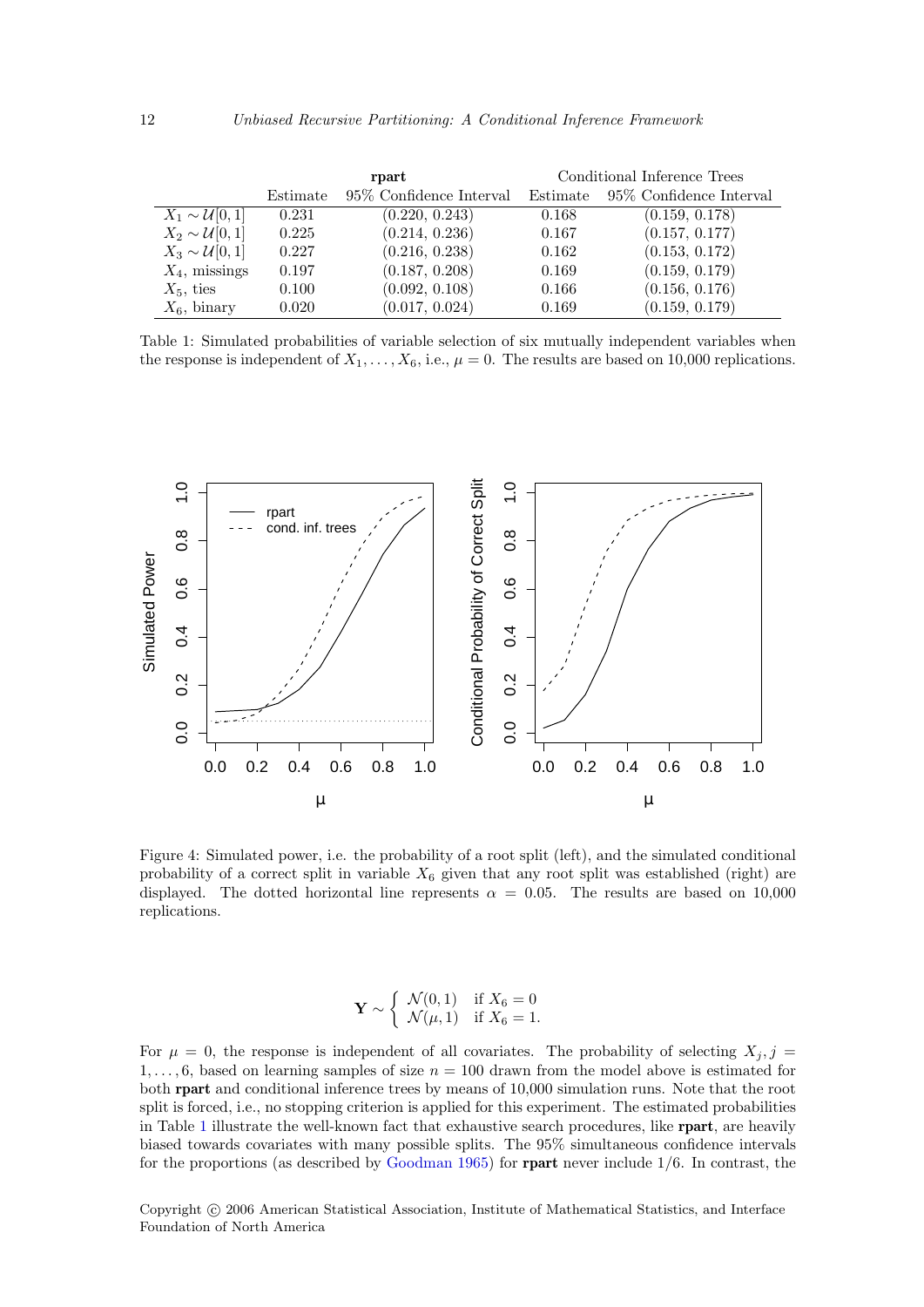confidence intervals for the conditional inference trees always include the probability 1/6 expected for an unbiased variable selection, regardless of the measurement scale of the covariates. This result indicates that the selection of covariates by asymptotic P-values of conditional independence tests is unbiased.

From a practical point of view, two issues with greater relevance arise. On the one hand, the probability of selecting any of the covariates for splitting for some  $\mu \geq 0$  (power) and, on the other hand, the conditional probability of selecting the "correct split" in covariate  $X_6$  given any covariate was selected for splitting are interesting criteria with respect to which the two algorithms are compared. Figure [4](#page-11-1) depicts the estimated probabilities for varying  $\mu$ . For  $\mu = 0$ , the probability of splitting the root node is 0.0435 for conditional inference trees and 0.0893 for rpart. Thus, the probability of such an incorrect decision is bounded by  $\alpha$  for the conditional inference trees and is twice as large for pruning as implemented in **rpart**. Under the alternative  $\mu > 0$ , the conditional inference trees are more powerful compared to **rpart** for  $\mu > 0.2$ . For small values of  $\mu$  the larger power of rpart is due to the size distortion under the null hypothesis. In addition, the probability of selecting  $X_6$  given that any covariate was selected is uniformly greater for the conditional inference trees.

The advantageous properties of the conditional inference trees are obvious for the simple simulation model with one split only. We now extend our investigations to a simple regression tree with four terminal nodes. The response variable is normal with mean  $\mu$  depending on the covariates as follows:

<span id="page-12-0"></span>
$$
\mathbf{Y} \sim \begin{cases} \mathcal{N}(1,1) & \text{if } X_6 = 0 \text{ and } X_1 < 0.5 \\ \mathcal{N}(2,1) & \text{if } X_6 = 0 \text{ and } X_1 \ge 0.5 \\ \mathcal{N}(3,1) & \text{if } X_6 = 1 \text{ and } X_2 < 0.5 \\ \mathcal{N}(4,1) & \text{if } X_6 = 1 \text{ and } X_2 \ge 0.5. \end{cases}
$$
 (4)

We will focus on two closely related criteria describing the partitions induced by the algorithms: the complexity of the induced partitions and the structure of the trees. The number of terminal nodes of a tree is a measure of the complexity of the model and can easily be compared with the number of cells in the true data partition defined by [\(4\)](#page-12-0). However, the appropriate complexity of a tree does not ensure that the tree structure describes the true data partition well. Here, we measure the discrepancy between the true data partition and the partitions obtained from recursive partitioning by the normalized mutual information ('NMI', [Strehl and Ghosh](#page-20-5) [2003\)](#page-20-5), essentially the mutual information of two partitions standardized by the entropy of both partitions. Values near one indicate similar to equal partitions while values near zero are obtained for structurally different partitions.

For 1,000 learning samples of size  $n = 100$  drawn from the simple tree model, Table [2](#page-12-1) gives the cross-tabulated number of terminal nodes of conditional inference trees and pruned exhaustive search trees computed by rpart. The null hypothesis of marginal homogeneity for ordered variables

|       | Conditional Inference Trees |                |    |     |          |          |              |     |
|-------|-----------------------------|----------------|----|-----|----------|----------|--------------|-----|
|       |                             | $\overline{2}$ | 3  | 4   | 5        | 6        | $> 7\,$      |     |
|       | 2                           | 3              | 4  | 5   | $\Omega$ |          |              | 12  |
|       | 3                           | $\theta$       | 48 | 47  | 3        | $\theta$ |              | 98  |
| rpart |                             | $\theta$       | 36 | 549 | 49       | 3        | O            | 637 |
|       | 5                           | $\theta$       | 12 | 134 | 25       |          | O            | 172 |
|       | 6                           | 2              | 6  | 42  | 10       |          | $\theta$     | 61  |
|       |                             | $\Omega$       | 3  | 10  | 6        |          | $\mathbf{0}$ | 20  |
|       |                             | 5              |    | 787 | 93       | 6        |              |     |

<span id="page-12-1"></span>Table 2: Number of terminal nodes for **rpart** and conditional inference trees when the learning sample is actually partitioned into four cells.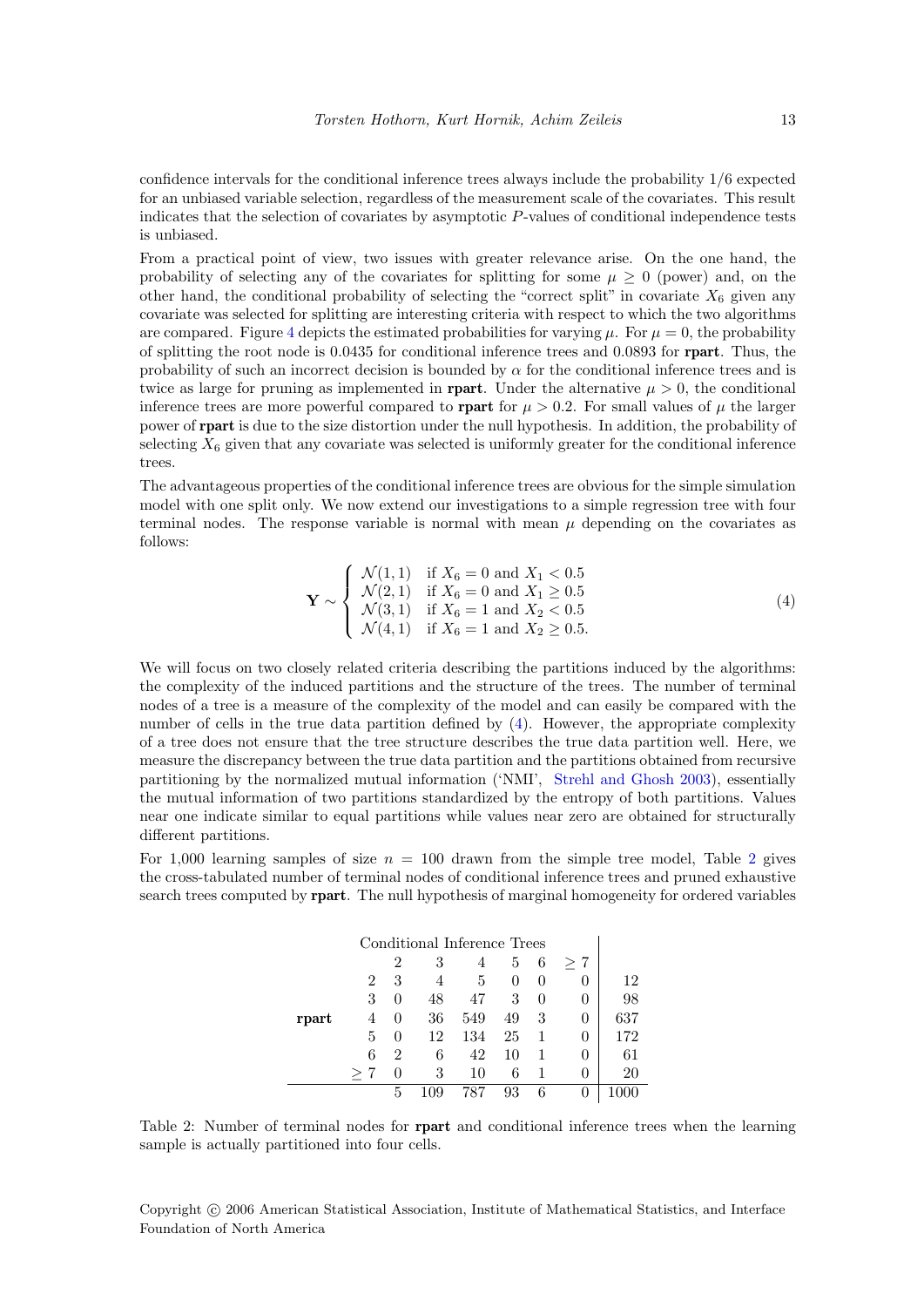

<span id="page-13-0"></span>Figure 5: Density estimate of the difference in normalized mutual information of the true partition and the partitions induced by rpart and conditional inference trees. Instances with a NMI difference of zero were excluded – the results are based on 394 replications.

[\(Agresti](#page-17-0) [2002\)](#page-17-0) can be rejected (P-value  $\lt 0.0001$ ) indicating that the partitions obtained from both algorithms differ with respect to the number of terminal nodes. Conditional inference trees select a right-sized tree (four terminal nodes) in 78.7% of the cases while rpart generates trees with four terminal nodes for 63.7% of the learning samples. In general, pruning as implemented in rpart tends to produce trees with a larger number of terminal nodes in this example.

The correct tree structure with four leaves, with the first split in  $X_6$  and splits in  $X_1$  and  $X_2$  in the left or right node, is detected by rpart in 63.3% of the simulation runs and in 77.5% of the cases by conditional inference trees. The NMI measure between the true partition of the data given by [\(4\)](#page-12-0) and the partitions induced by the tree algorithms needs to be compared for instances with informative NMI measures only, i.e., the cases where the NMI between rpart and the true data partition and the NMI between conditional inference trees and the true data partition coincide do not cover any information. A density estimate of the NMI difference between partitions obtained from rpart and conditional inference tree partitions in Figure [5](#page-13-0) shows that the partitions induced by conditional inference trees are, one average, closer to the true data partition.

#### Prediction accuracy

Assertion 3) is investigated by means of 11 benchmarking problems from the UCI repository [\(Blake and Merz](#page-18-16) [1998\)](#page-18-16) as well as the glaucoma data (see Section [5\)](#page-7-0). Characteristics of the problems are given in Table [3.](#page-14-0) We draw 500 random samples from the out-of-bag performance measures (misclassification or mean-squared error) in a dependent K-sample design as described in the conceptual framework for benchmark experiments of [Hothorn, Leisch, Zeileis, and Hornik](#page-18-17)  $(2005)$ .

The performance of conditional inference trees is compared to the performance of exhaustive search trees with pruning (as implemented in rpart) and unbiased QUEST trees (nominal responses) and piecewise constant GUIDE trees (numeric responses), respectively. The tree sizes for QUEST and GUIDE are determined by pruning as well.

Two performance distributions are said to be equivalent when the performance of the conditional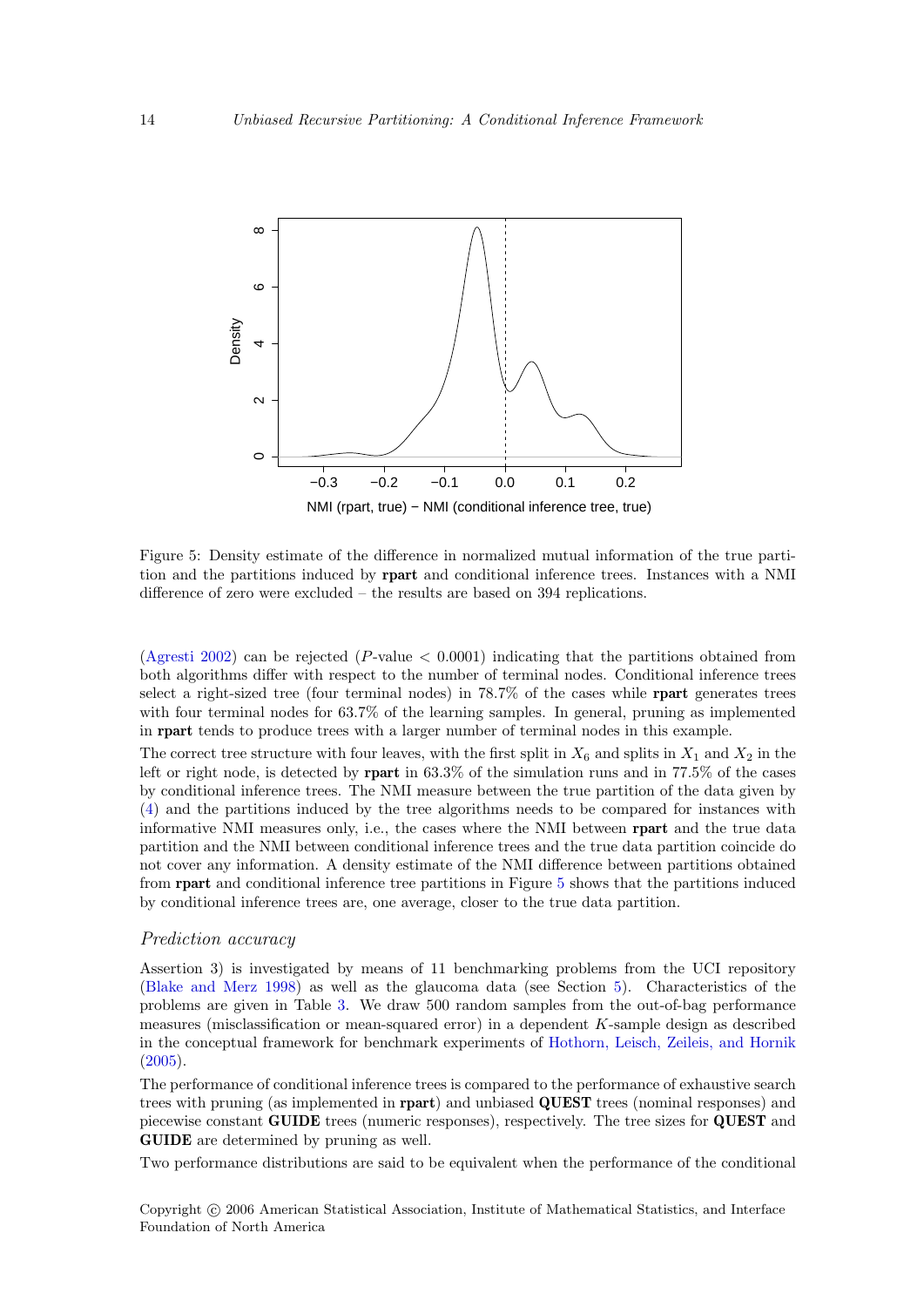|                       |                          | $\boldsymbol{n}$ | ΝA  | $\boldsymbol{m}$ | nominal | ordinal | continuous |
|-----------------------|--------------------------|------------------|-----|------------------|---------|---------|------------|
| <b>Boston Housing</b> |                          | 506              |     | 13               |         |         | 13         |
| Ozone                 |                          | 361              | 158 | 12               | 3       |         | 9          |
| Servo                 | $\overline{\phantom{a}}$ | 167              |     | 4                | 4       |         |            |
| <b>Breast Cancer</b>  | $\overline{2}$           | 699              | 16  | 9                | 4       | 5       |            |
| Diabetes              | $\overline{2}$           | 768              |     | 8                |         |         | 8          |
| Glass                 | 6                        | 214              |     | 9                |         |         | 9          |
| Glaucoma              | $\overline{2}$           | 196              |     | 62               |         |         | 62         |
| Ionosphere            | $\overline{2}$           | 351              |     | 33               |         |         | 32         |
| Sonar                 | $\overline{2}$           | 208              |     | 60               |         |         | 60         |
| Soybean               | 19                       | 683              | 121 | 35               | 35      | 5       |            |
| Vehicle               | 4                        | 846              |     | 19               |         |         | 19         |
| Vowel                 | 11                       | 990              |     | 10               |         |         | 9          |

<span id="page-14-0"></span>Table 3: Summary of the benchmarking problems showing the number of classes of a nominal response  $J$  ( $\prime$ - $\prime$ ) indicates a continuous response), the number of observations n, the number of observations with at least one missing value (NA) as well as the measurement scale and number m of the covariates.

inference trees compared to the performance of one competitor (rpart, QUEST or GUIDE) does not differ by an amount of more than 10%. The null hypothesis of non-equivalent performances is then defined in terms of the ratio of the expectations of the performance distribution of conditional inference trees and its competitors. Equivalence can be established at level  $\alpha$  based on two one-sided level  $\alpha$  tests by the intersection-union principle [\(Berger and Hsu](#page-18-18) [1996\)](#page-18-18). Here, this corresponds to a rejection of the null hypothesis of non-equivalence performances at the 5% level when the 90% two-sided [Fieller](#page-18-19) [\(1940\)](#page-18-19) confidence interval for the ratio of the performance expectations is completely included in the equivalence range (0.9, 1.1).

The boxplots of the pairwise ratios of the performance measure evaluated for conditional inference trees and pruned exhaustive search trees (rpart, Figure [6\)](#page-15-0) and pruned unbiased trees (QUEST/GUIDE, Figure [7\)](#page-15-1) are accomplished by estimates of the ratio of the expected performances and corresponding Fieller confidence intervals. For example, an estimate of the ratio of the misclassification errors of rpart and conditional inference trees for the glaucoma data of 1.043 means that the misclassification error of conditional inference trees is 4.3% larger than the misclassification error of **rpart**. The confidence interval of  $(1.023, 1.064)$  leads to the conclusion that this inferiority is within the pre-defined equivalence margin of  $\pm 10\%$  and thus the performance of conditional inference trees is on par with the performance of rpart for the glaucoma data.

Equivalent performance between conditional inference trees and rpart cannot be postulated for the Glass data. The performance of the conditional inference trees is roughly 10% worse compared with **rpart**. In all other cases, the performance of conditional inference trees is better than or equivalent to the performance of exhaustive search (rpart) and unbiased procedures (QUEST or GUIDE) with pruning. The conditional inference trees perform better compared to rpart trees by a magnitude of 25% (Boston Housing), 10% (Ionosphere) and 15% (Ozone). The improvement upon unbiased QUEST and piecewise constant GUIDE models is 10% for the Boston Housing data and 50% for the Ionosphere and Soybean data. For all other problems, the performance of conditional inference trees fitted within a permutation testing framework can be assumed to be equivalent to the performance of all three competitors.

The simulation experiments with model [\(4\)](#page-12-0) presented in the first paragraph on estimation accuracy lead to the impression that the partitions induced by rpart trees are structurally different from the partition induced by conditional inference trees. Because the 'true' partition is unknown for the datasets used here, we compare the partitions obtained from conditional inference trees and rpart by their normalized mutual information. The median normalized mutual information is 0.447 and a bivariate density estimate depicted in Figure [8](#page-16-0) does not indicate any relationship between the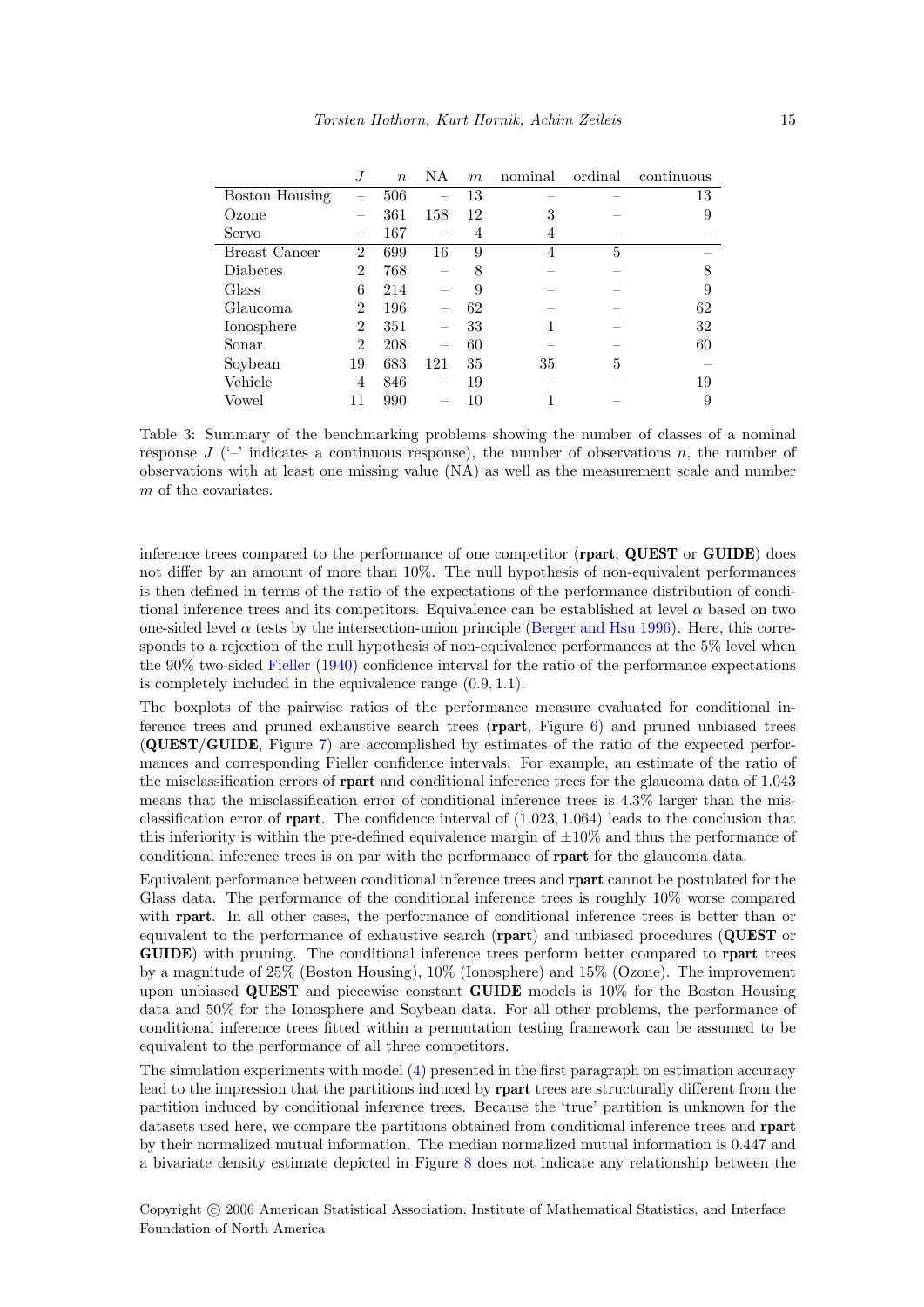

<span id="page-15-0"></span>Figure 6: Distribution of the pairwise ratios of the performances of the conditional inference trees and rpart accomplished by estimates and 90% Fieller confidence intervals for the ratio of the expectations of the performance distributions. Stars indicate equivalent performances, i.e., the confidence interval is covered by the equivalence range (0.9, 1.1).



<span id="page-15-1"></span>Figure 7: Distribution of the pairwise ratios of the performances of the conditional inference trees and QUEST (classification) or GUIDE (regression) accomplished by estimates and 90% Fieller confidence intervals for the ratio of the expectations of the performance distributions. Stars indicate equivalent performances, i.e., the confidence interval is covered by the equivalence range  $(0.9, 1.1).$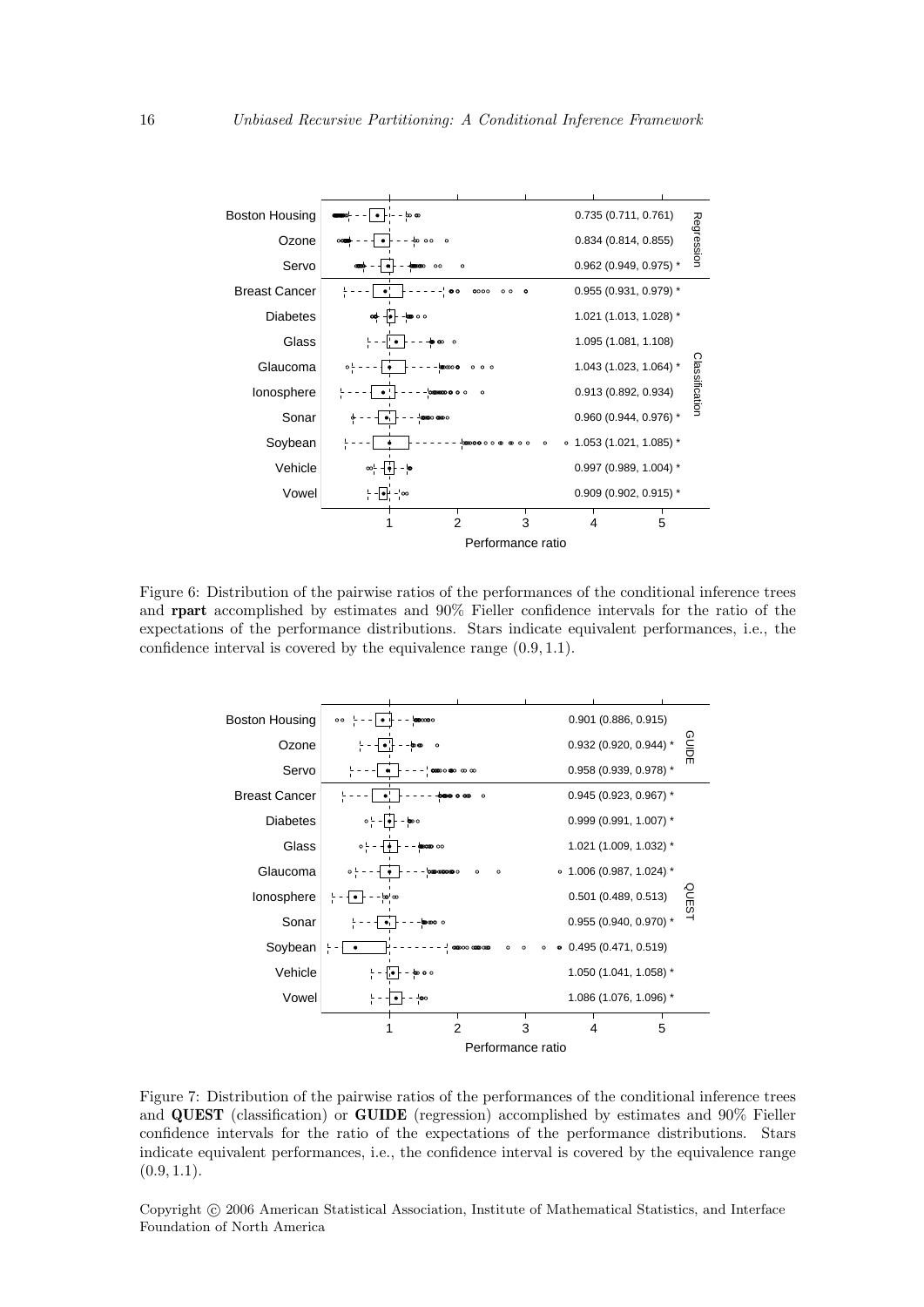

<span id="page-16-0"></span>Figure 8: Distribution of the pairwise performance ratios of conditional inference trees and rpart and the normalized mutual information measuring the discrepancy of the induced partitions.

ratio of the performances and the discrepancy of the partitions.

This results is interesting from a practical point of view. It implies that two recursive partitioning algorithms can achieve the same prediction accuracy but, at the same time, represent structurally different regression relationships, i.e., different models and thus may lead to different conclusions about the influence of certain covariates on the response.

# 7. Discussion

In this paper, recursive binary partitioning with piecewise constant fits, a popular tool for regression analysis, is embedded into a well-defined framework of conditional inference procedures. Both the overfitting and variable selection problems induced by a recursive fitting procedure are solved by the application of the appropriate statistical test procedures to both variable selection and stopping. Therefore, the conditional inference trees suggested in this paper are not just heuristics but non-parametric models with well-defined theoretical background. The methodology is generally applicable to regression problems with arbitrary measurement scales of responses and covariates. In addition to its advantageous statistical properties, our framework is computationally attractive since we do not need to evaluate all  $2^{K-1} - 1$  possible splits of a nominal covariate at K levels for the variable selection. In contrast to algorithms incorporating pruning based on resampling, the models suggested here can be fitted deterministically, provided that the exact conditional distribution is not approximated by Monte-Carlo methods.

The simulation and benchmarking experiments in Section [6](#page-9-0) support two conclusions: Conditional inference trees as suggested in this paper select variables in an unbiased way and the partitions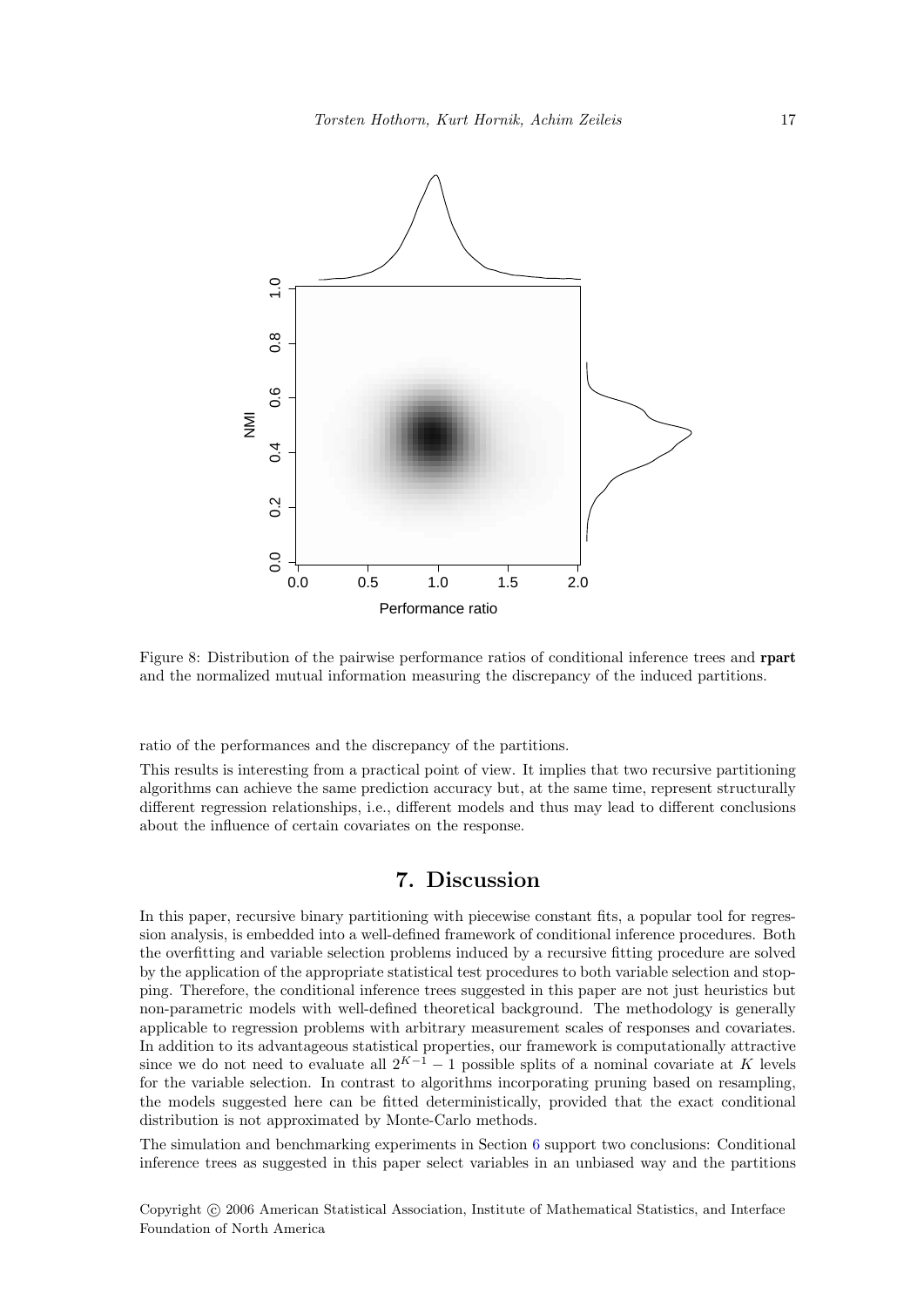induced by this recursive partitioning algorithm are not affected by overfitting. Even in a very simple simulation model, the partitions obtained from conditional inference trees are, on average, closer to the true data partition compared to partitions obtained from an exhaustive search procedure with pruning. When the response is independent of all covariates, the proportion of incorrect decisions in the root node is limited by  $\alpha$  and when the response is associated with one of the covariates, conditional inference trees select the correct covariate more often than the exhaustive search procedure. In the light of these findings, the conditional inference trees seem to be more appropriate for diagnostic purposes than exhaustive search procedures. The results of the benchmarking experiments with real data show that the prediction accuracy of conditional inference trees is competitive with the prediction accuracy of both an exhaustive search procedure (rpart) and unbiased recursive partitioning (QUEST/GUIDE) which select the tree size by pruning. Therefore, our findings contradict the common opinion that pruning procedures outperform algorithms with internal stopping with respect to prediction accuracy. From our point of view, internal stopping criteria based on hypothesis tests evaluated earlier (see for example the results of [Frank and Witten](#page-18-6) [1998\)](#page-18-6) suffer from that fact that the data are transformed in order to fit the requirements of a certain test procedure, such as categorizing continuous variables for a  $\chi^2$  test, instead of choosing a test procedure defined for the original measurement scale of the covariates.

When the parameter  $\alpha$  is interpreted as a pre-defined nominal level of the permutation tests performed in every node of the tree, the tree structures visualized in a way similar to Figures [1](#page-8-0)[–3](#page-10-0) are valid in a sense that covariates without association to the response appear in a node only with a probability not exceeding  $\alpha$ . Moreover, subject matter scientists are most likely more familiar with the interpretation of  $\alpha$  as pre-defined nominal level of hypothesis tests rather than as a fine-tuned hyper parameter. Although it is possible to choose  $\alpha$  in a data-dependent way when prediction accuracy is the main focus, the empirical experiments in Section [6](#page-9-0) show that the classical convention of  $\alpha = 0.05$  performs well compared to tree models optimizing the prediction accuracy directly. However, while the predictions obtained from conditional inference trees are as good as the predictions of pruned exhaustive search trees, the partitions induced by both algorithms differ structurally. Therefore, the interpretations obtained from conditional inference trees and trees fitted by an exhaustive search without bias correction cannot be assumed to be equivalent. Thus, two rather different partitions, and therefore models, may have equal prediction accuracy. Since a key reason for the popularity of tree based methods stems from their ability to represent the estimated regression relationship in an intuitive way, interpretations drawn from regression trees must be taken with a grain of salt.

In summary, this paper introduces a statistical approach to recursive partitioning. Formal hypothesis tests for both variable selection and stopping criterion are established. This choice leads to tree structured regression models for all kinds of regression problems, including models for censored, ordinal or multivariate response variables. Because well-known concepts are the basis of variable selection and stopping criterion, the resulting models are easier to communicate to practitioners. Simulation and benchmark experiments indicate that conditional inference trees are well-suited for both explanation and prediction.

# Acknowledgements

We would like to thank three anonymous referees, one associate editor and the editor of JCGS for their valuable comments which lead to substantial improvements. The work of T. Hothorn was supported by Deutsche Forschungsgemeinschaft (DFG) under grant HO 3242/1-1.

# References

<span id="page-17-0"></span>Agresti A (2002). Categorical Data Analysis. John Wiley & Sons, Hoboken, New Jersey, 2nd edition.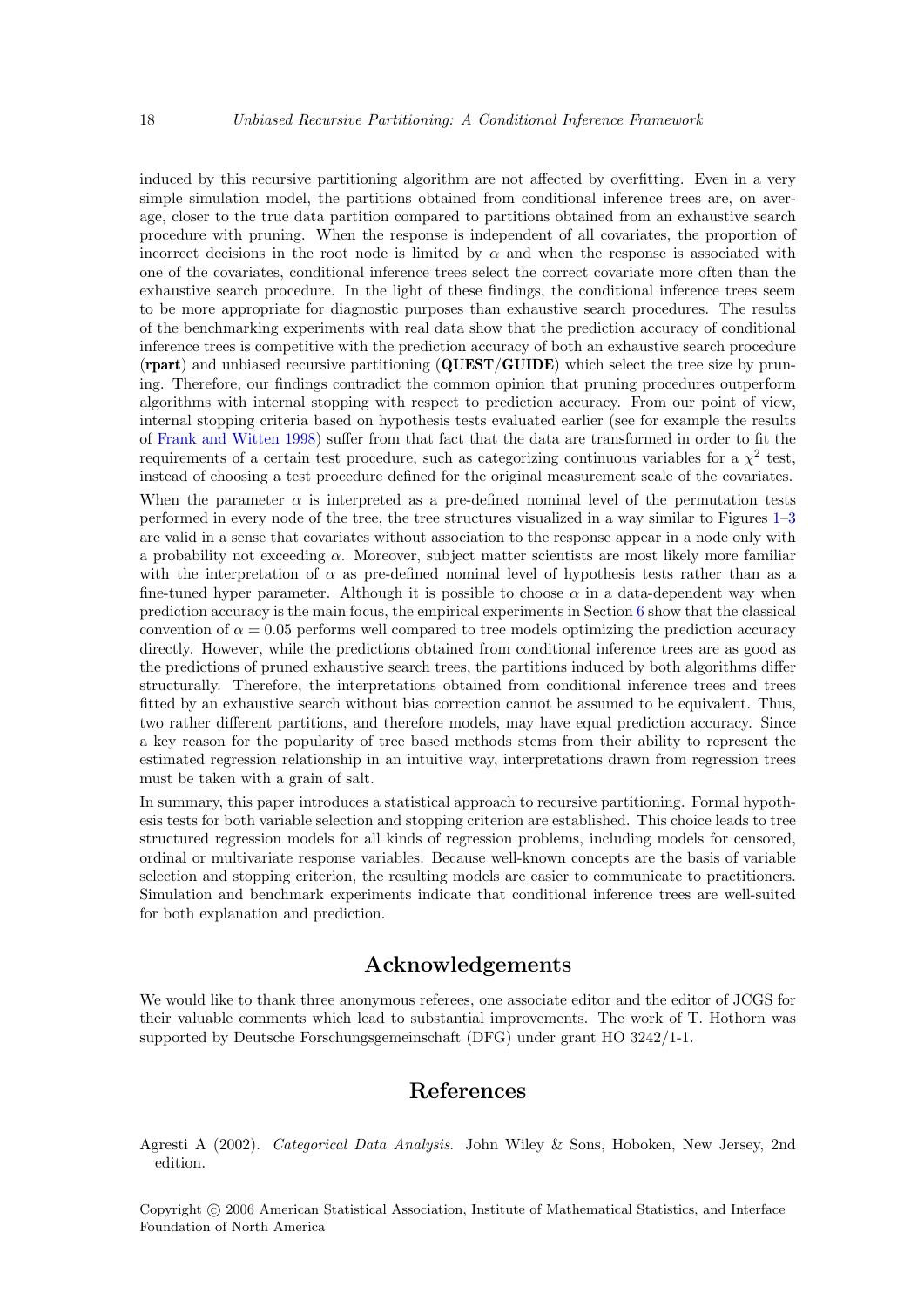- <span id="page-18-18"></span>Berger RL, Hsu JC (1996). "Bioequivalence Trials, Intersection-Union Tests and Equivalence Confidence Sets." Statistical Science, 11(4), 283–319. With discussion.
- <span id="page-18-16"></span>Blake C, Merz C (1998). "UCI Repository of Machine Learning Databases." URL [http://www.](http://www.ics.uci.edu/~mlearn/MLRepository.html) [ics.uci.edu/~mlearn/MLRepository.html](http://www.ics.uci.edu/~mlearn/MLRepository.html).
- <span id="page-18-0"></span>Breiman L, Friedman JH, Olshen RA, Stone CJ (1984). Classification and Regression Trees. Wadsworth, California.
- <span id="page-18-12"></span>De'ath G (2002). "Multivariate Regression Trees: A New Technique For Modeling Species-Environment Relationships." Ecology, 83(4), 1105–1117.
- <span id="page-18-9"></span>Dobra A, Gehrke J (2001). "Bias Correction in Classification Tree Construction." In "Proceedings of the Eighteenth International Conference on Machine Learning," pp. 90–97. Morgan Kaufmann Publishers Inc. ISBN 1-55860-778-1.
- <span id="page-18-19"></span>Fieller EC (1940). "The Biological Standardization of Insulin." Journal of the Royal Statistical Society, Supplement, 7, 1–64.
- <span id="page-18-6"></span>Frank E, Witten IH (1998). "Using a Permutation Test for Attribute Selection in Decision Trees." In "Proceedings of the Fifteenth International Conference on Machine Learning," pp. 152–160. Morgan Kaufmann Publishers Inc. ISBN 1-55860-556-8.
- <span id="page-18-11"></span>Genz A (1992). "Numerical Computation of Multivariate Normal Probabilities." Journal of Computational and Graphical Statistics, 1, 141–149.
- <span id="page-18-15"></span>Goodman LA (1965). "On Simultaneous Confidence Intervals for Multinomial Proportions." Technometrics, 7(2), 247–254.
- <span id="page-18-14"></span>Hosmer DW, Lemeshow S (2000). Applied Logistic Regression. John Wiley & Sons, New York, 2nd edition.
- <span id="page-18-10"></span>Hothorn T, Hornik K, van de Wiel MA, Zeileis A (2006). "A Lego System for Conditional Inference." The American Statistician, 60, 257–263. [doi:10.1198/000313006X118430](http://dx.doi.org/10.1198/000313006X118430).
- <span id="page-18-17"></span>Hothorn T, Leisch F, Zeileis A, Hornik K (2005). "The Design and Analysis of Benchmark Experiments." Journal of Computational and Graphical Statistics, 14(3), 675–699.
- <span id="page-18-2"></span>Jensen DD, Cohen PR (2000). "Multiple Comparisons in Induction Algorithms." Machine Learning, 38, 309–338.
- <span id="page-18-1"></span>Kass G (1980). "An Exploratory Technique for Investigating Large Quantities of Categorical Data." Applied Statistics, 29(2), 119–127.
- <span id="page-18-3"></span>Kim H, Loh WY (2001). "Classification Trees With Unbiased Multiway Splits." Journal of the American Statistical Association,  $96(454)$ , 589-604.
- <span id="page-18-4"></span>Kim H, Loh WY (2003). "Classification Trees with Bivariate Linear Discriminant Node Models." Journal of Computational and Graphical Statistics, 12, 512–530.
- <span id="page-18-8"></span>Lausen B, Hothorn T, Bretz F, Schumacher M (2004). "Assessment of Optimal Selected Prognostic Factors." Biometrical Journal, 46(3), 364–374.
- <span id="page-18-7"></span>Lausen B, Schumacher M (1992). "Maximally Selected Rank Statistics." Biometrics, 48, 73–85.
- <span id="page-18-13"></span>LeBlanc M, Crowley J (1992). "Relative Risk Trees for Censored Survival Data." Biometrics, 48, 411–425.
- <span id="page-18-5"></span>LeBlanc M, Crowley J (1993). "Survival Trees by Goodness of Split." Journal of the American Statistical Association, 88(422), 457–467.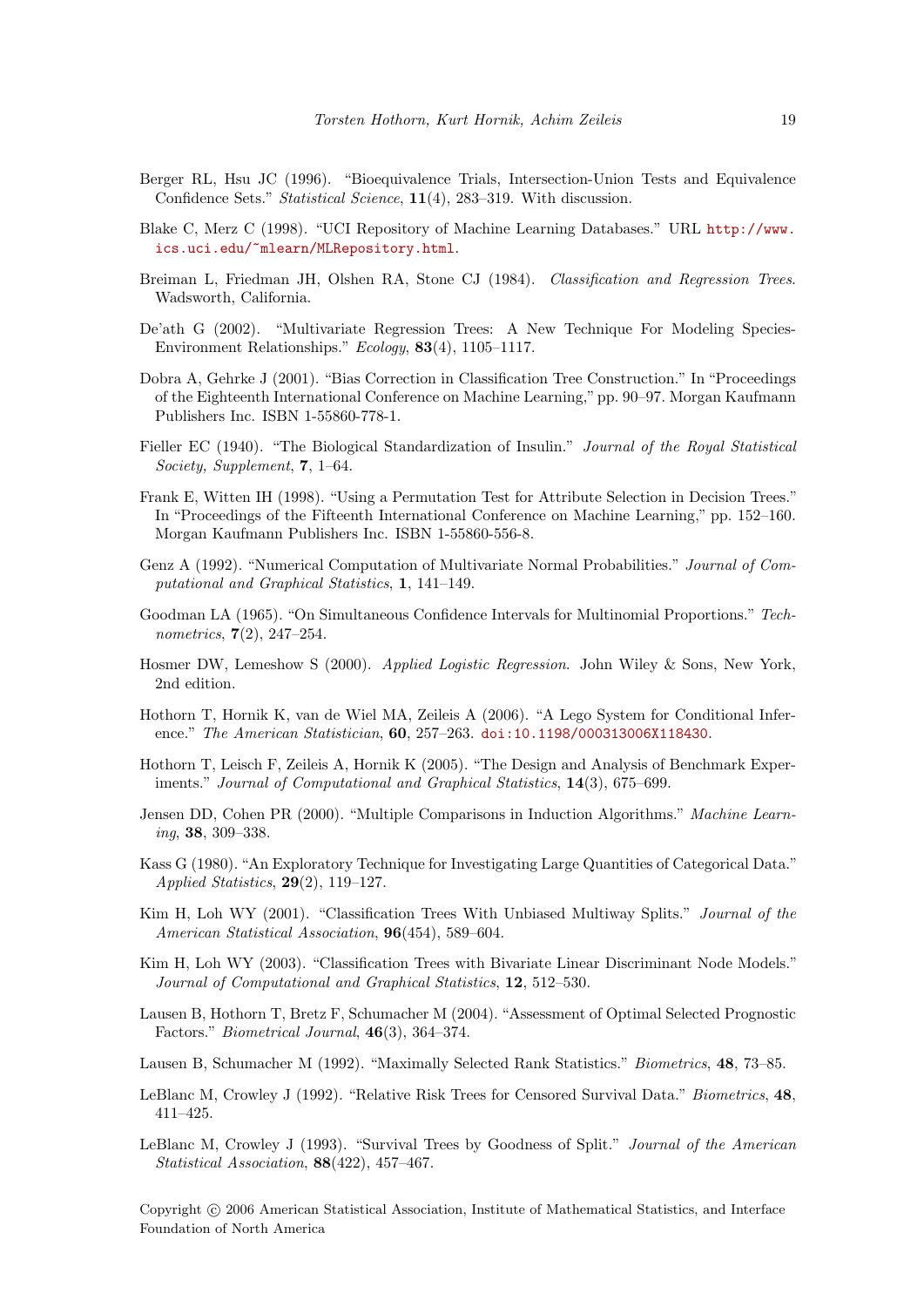- <span id="page-19-8"></span>Loh WY (2002). "Regression Trees With Unbiased Variable Selection And Interaction Detection." Statistica Sinica, 12, 361–386.
- <span id="page-19-7"></span>Loh WY, Shih YS (1997). "Split Selection Methods for Classification Trees." Statistica Sinica, 7, 815–840.
- <span id="page-19-6"></span>Loh WY, Vanichsetakul N (1988). "Tree-Structured Classification via Generalized Discriminant Analysis." Journal of the American Statistical Association, 83, 715–725. With discussion.
- <span id="page-19-17"></span>Mardin CY, Hothorn T, Peters A, Jünemann AG, Nguyen NX, Lausen B (2003). "New Glaucoma Classification Method Based on Standard HRT Parameters by Bagging Classification Trees." Journal of Glaucoma, 12(4), 340–346.
- <span id="page-19-9"></span>Martin JK (1997). "An Exact Probability Metric for Decision Tree Splitting and Stopping." Machine Learning, 28, 257–291.
- <span id="page-19-10"></span>Miller R, Siegmund D (1982). "Maximally Selected Chi Square Statistics." *Biometrics*, **38**, 1011– 1016.
- <span id="page-19-2"></span>Mingers J (1987). "Expert Systems – Rule Induction with Statistical Data." Journal of the Operations Research Society, 38(1), 39–47.
- <span id="page-19-14"></span>Molinaro AM, Dudoit S, van der Laan MJ (2004). "Tree-based Multivariate Regression and Density Estimation with Right-Censored Data." Journal of Multivariate Analysis, 90(1), 154–177.
- <span id="page-19-0"></span>Morgan JN, Sonquist JA (1963). "Problems in the Analysis of Survey Data, and a Proposal." Journal of the American Statistical Association, 58, 415–434.
- <span id="page-19-5"></span>Murthy SK (1998). "Automatic Construction of Decision Trees from Data: A Multi-Disciplinary Survey." Data Mining and Knowledge Discovery, 2, 345–389.
- <span id="page-19-15"></span>Noh HG, Song MS, Park SH (2004). "An Unbiased Method for Constructing Multilabel Classification Trees." Computational Statistics & Data Analysis,  $47(1)$ , 149-164.
- <span id="page-19-13"></span>O'Brien SM (2004). "Cutpoint Selection for Categorizing a Continuous Predictor." Biometrics, 60, 504–509.
- <span id="page-19-18"></span>Peters A, Hothorn T, Lausen B (2002). "ipred: Improved Predictors." R News, 2(2), 33-36. ISSN 1609-3631, URL <http://CRAN.R-project.org/doc/Rnews/>.
- <span id="page-19-1"></span>Quinlan JR (1993). C4.5: Programs for Machine Learning. Morgan Kaufmann Publishers Inc., San Mateo, California.
- <span id="page-19-11"></span>Rasch D (1995). Mathematische Statistik. Johann Ambrosius Barth Verlag, Heidelberg, Leipzig.
- <span id="page-19-16"></span>R Development Core Team (2004). R: A Language and Environment for Statistical Computing. R Foundation for Statistical Computing, Vienna, Austria. ISBN 3-900051-00-3, URL [http:](http://www.R-project.org/) [//www.R-project.org/](http://www.R-project.org/).
- <span id="page-19-19"></span>Schumacher M, Holländer N, Schwarzer G, Sauerbrei W (2001). "Prognostic Factor Studies." In J Crowley (ed.), "Statistics in Clinical Oncology," pp. 321–378. Marcel Dekker, New York, Basel.
- <span id="page-19-3"></span>Segal MR (1988). "Regression Trees for Censored Data." Biometrics, 44, 35–47.
- <span id="page-19-12"></span>Shih YS (1999). "Families of Splitting Criteria for Classification Trees." Statistics and Computing, 9, 309–315.
- <span id="page-19-4"></span>Shih YS (2004). "A Note on Split Selection Bias in Classification Trees." Computational Statistics  $\&$  Data Analysis, 45, 457-466.